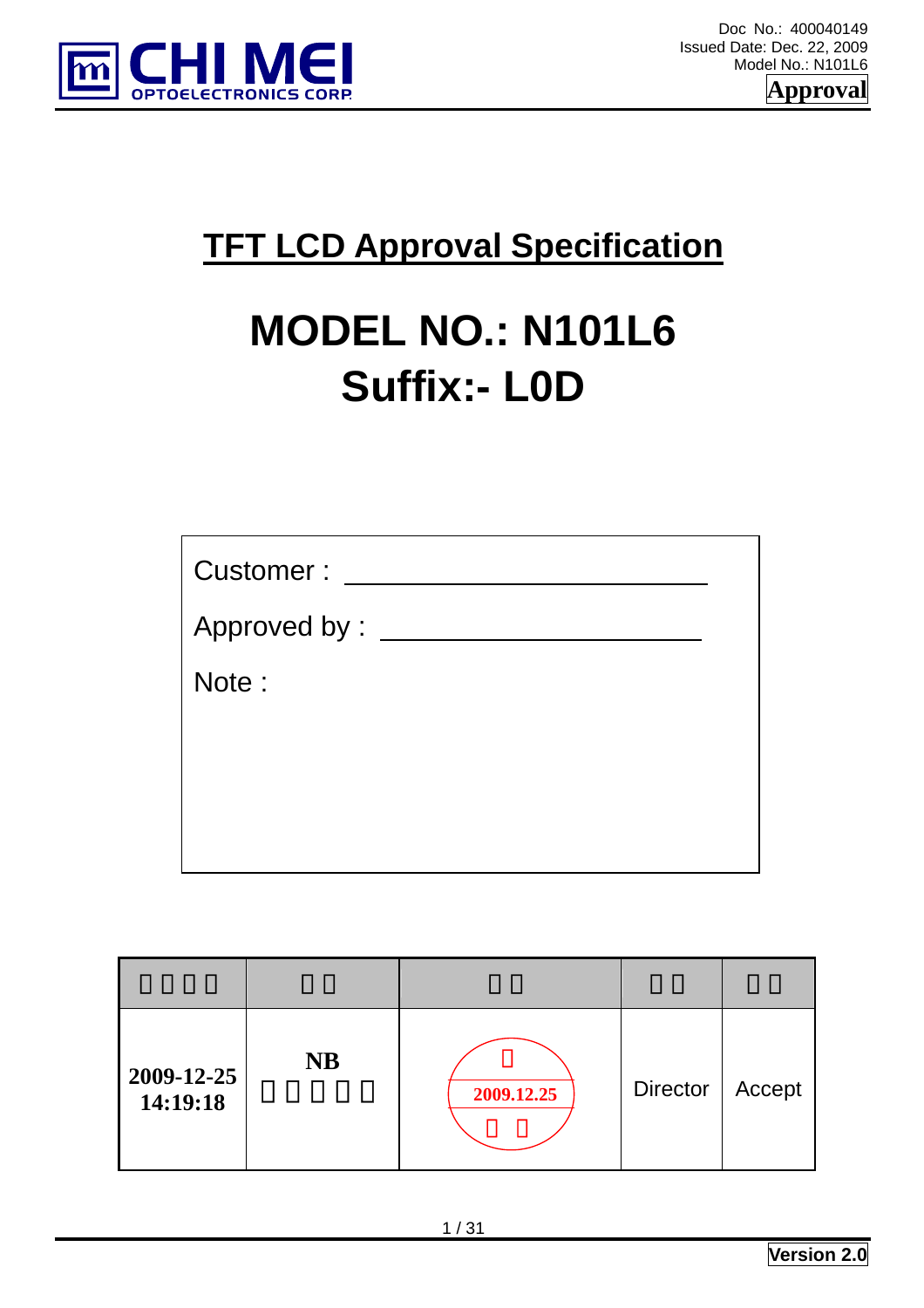

## - CONTENTS -

| <b>REVISION HISTORY</b>                                                                                                                                              | 3  |
|----------------------------------------------------------------------------------------------------------------------------------------------------------------------|----|
| 1. GENERAL DESCRIPTION<br>1.1 OVERVIEW<br>1.2 FEATURES<br>1.3 APPLICATION<br>1.4 GENERAL SPECIFICATIONS<br>1.5 MECHANICAL SPECIFICATIONS                             | 4  |
| 2. ABSOLUTE MAXIMUM RATINGS<br>2.1 ABSOLUTE RATINGS OF ENVIRONMENT<br>2.2 ELECTRICAL ABSOLUTE RATINGS<br>2.2.1 TFT LCD MODULE<br>2.2.2 BACKLIGHT UNIT                | 5  |
| 3. ELECTRICAL CHARACTERISTICS<br>3.1 TFT LCD MODULE<br>3.2 BACKLIGHT UNIT                                                                                            | 7  |
| 4. BLOCK DIAGRAM<br>4.1 TFT LCD MODULE                                                                                                                               | 10 |
| 5. INPUT TERMINAL PIN ASSIGNMENT<br>5.1 TFT LCD MODULE<br>5.2 TIMING DIAGRAM OF LVDS INPUT SIGNAL<br>5.3 COLOR DATA INPUT ASSIGNMENT<br>5.4 EDID CODE DATA STRUCTURE | 11 |
| 6. CONVERTER SPECIFICATION<br><b>6.1 ABSOLUTE MAXIMUM RATINGS</b><br>6.2 RECOMMENDED OPERATING RATINGS<br>6.3 LED BACKLIGHT CONTROLLER ON/OFF SEQUENCE               | 17 |
| 7. INTERFACE TIMING<br>7.1 INPUT SIGNAL TIMING SPECIFICATIONS<br>7.2 POWER ON/OFF SEQUENCE                                                                           | 19 |
| 8. OPTICAL CHARACTERISTICS<br>8.1 TEST CONDITIONS<br><b>8.2 OPTICAL SPECIFICATIONS</b>                                                                               | 22 |
| 9. PRECAUTIONS<br>9.1 SYSTEM MATCHING PRECAUTIONS<br>9.2 HANDLING PRECAUTIONS<br>9.3 STORAGE PRECAUTIONS<br>9.4 OPERATION PRECAUTIONS<br>9.5 OTHER PRECAUTIONS       | 26 |
| 10. PACKING<br>10.1 CARTON<br>10.2 PALLET                                                                                                                            | 27 |
| 11. DEFINITION OF LABELS<br>11.1 CMO MODULE LABEL<br>11.2 CMO CARTON LABEL                                                                                           | 29 |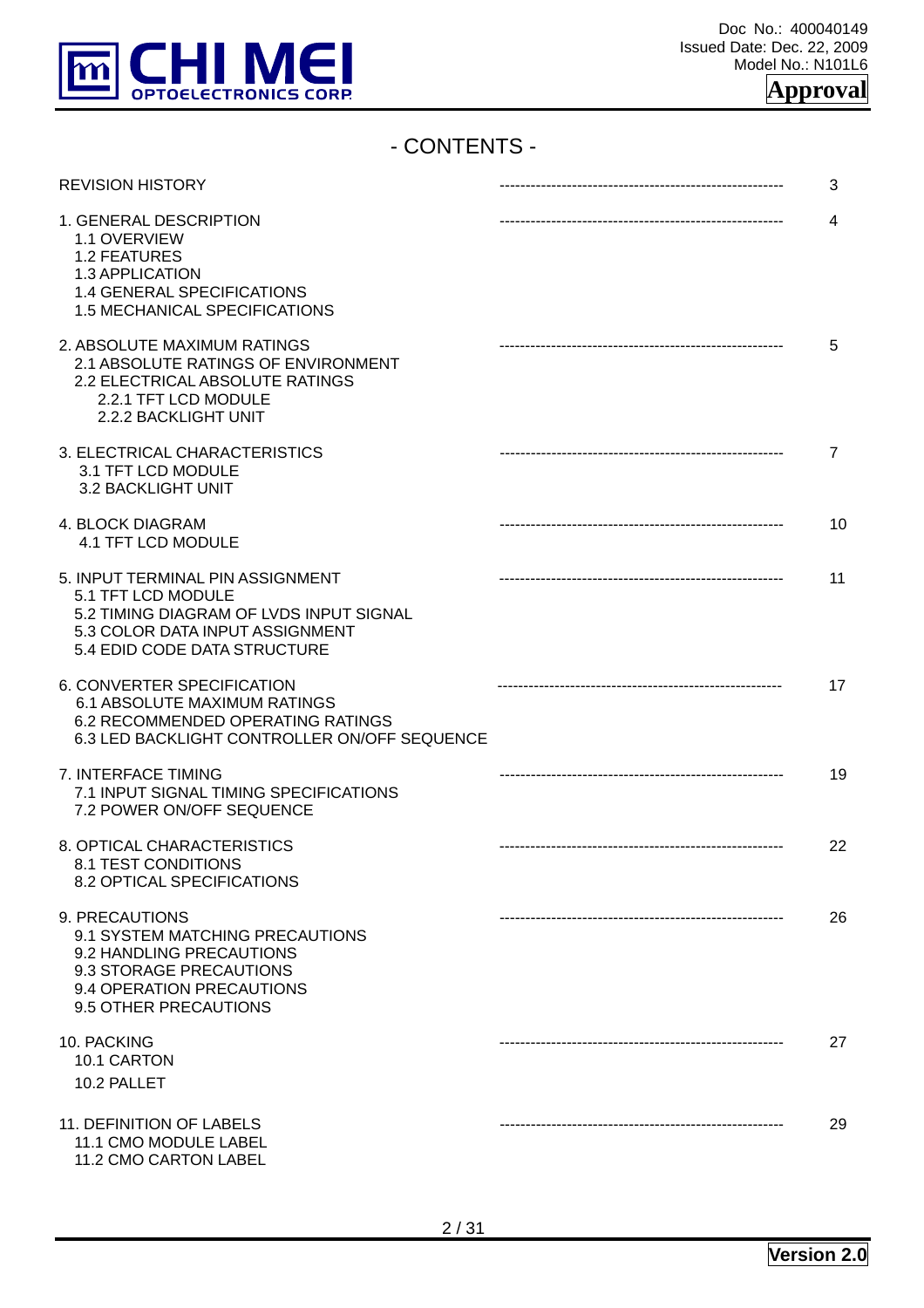

## REVISION HISTORY

| Version  | Date         | Page<br>(New) | Section        | Description                          |
|----------|--------------|---------------|----------------|--------------------------------------|
| Ver. 2.0 | Dec.22, 2009 | All           | $\mathsf{All}$ | Approval specification first issued. |
|          |              |               |                |                                      |
|          |              |               |                |                                      |
|          |              |               |                |                                      |
|          |              |               |                |                                      |
|          |              |               |                |                                      |
|          |              |               |                |                                      |
|          |              |               |                |                                      |
|          |              |               |                |                                      |
|          |              |               |                |                                      |
|          |              |               |                |                                      |
|          |              |               |                |                                      |
|          |              |               |                |                                      |
|          |              |               |                |                                      |
|          |              |               |                |                                      |
|          |              |               |                |                                      |
|          |              |               |                |                                      |
|          |              |               |                |                                      |
|          |              |               |                |                                      |
|          |              |               |                |                                      |
|          |              |               |                |                                      |
|          |              |               |                |                                      |
|          |              |               |                |                                      |
|          |              |               |                |                                      |
|          |              |               |                |                                      |
|          |              |               |                |                                      |
|          |              |               |                |                                      |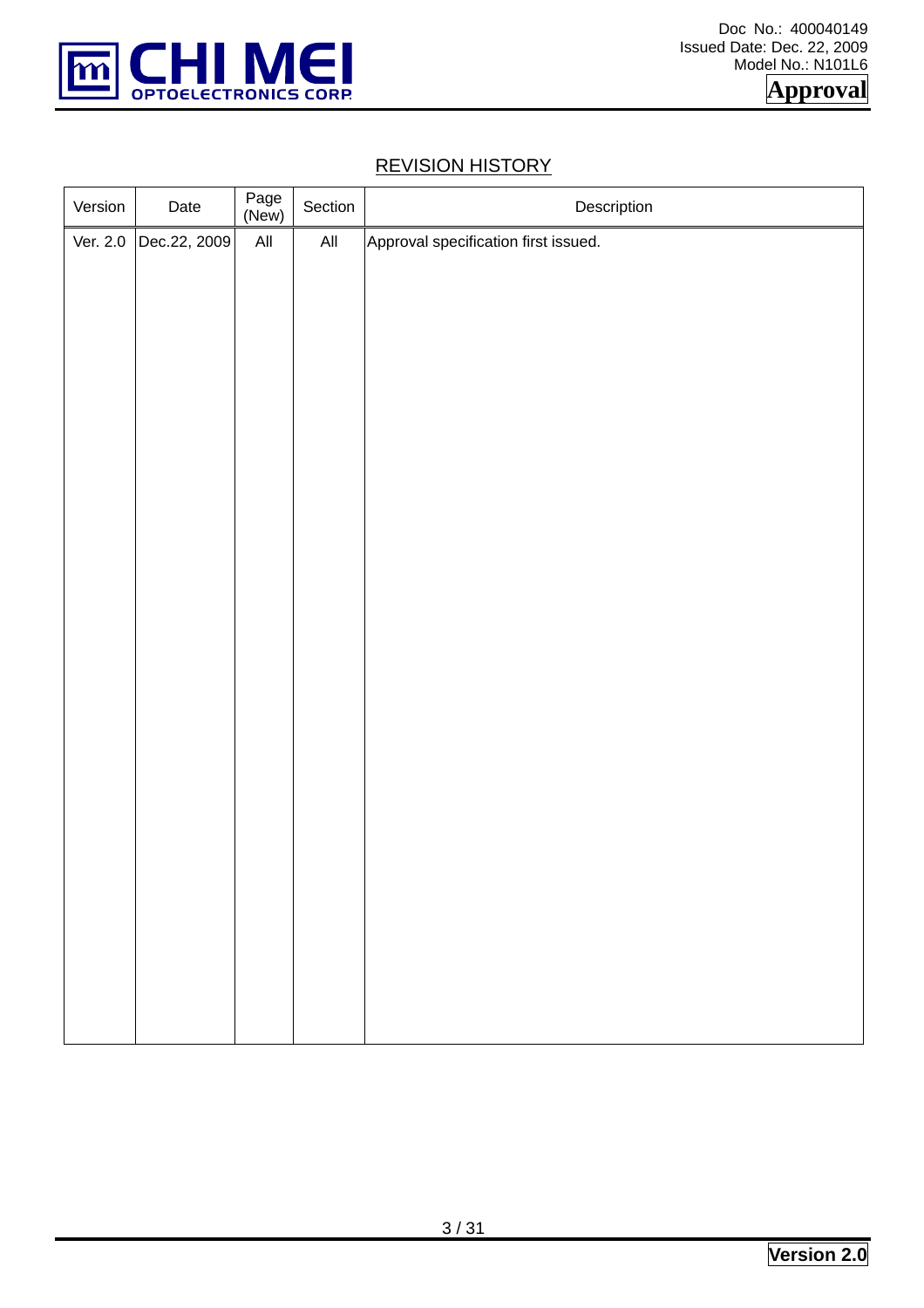

## 1. GENERAL DESCRIPTION

#### 1.1 OVERVIEW

N101L6 is a 10.06" TFT Liquid Crystal Display module with LED Backlight unit and 40 pins LVDS interface.

This module supports 1024 x 600 Wide-SVGA mode and can display 262,144 colors. The optimum viewing angle is at 6 o'clock direction. The converter module for Backlight is built in.

#### 1.2 FEATURES

- WSVGA (1024 x 600 pixels) resolution
- Thin, light and low power consumption
- DE only mode
- 3.3V LVDS (Low Voltage Differential Signaling) interface with 1 pixel/clock
- Build in LED Converter

#### 1.3 APPLICATION

- TFT LCD Notebook

#### 1.4 GENERAL SPECIFICATIONS

| <b>Item</b>              | Specification                             | Unit                  | <b>Note</b>              |
|--------------------------|-------------------------------------------|-----------------------|--------------------------|
| Active Area              | 222.72 (H) x 125.28 (V) (10.06" diagonal) | mm                    | (1)                      |
| <b>Opening Area</b>      | 225.72 (H) x 128.28 (V)                   | mm                    |                          |
| Driver Element           | a-si TFT active matrix                    | ۰                     |                          |
| <b>Pixel Number</b>      | 1024 x R.G.B. x 600                       | pixel                 | $\overline{\phantom{0}}$ |
| Pixel Pitch              | $0.2175$ (H) x 0.2088 (V)                 | mm                    |                          |
| Pixel Arrangement        | <b>RGB</b> vertical stripe                | ۰                     |                          |
| <b>Display Colors</b>    | 262,144                                   | color                 |                          |
| <b>Transmissive Mode</b> | Normally white                            | $\tilde{\phantom{a}}$ | $\overline{\phantom{a}}$ |
| Surface Treatment        | Hard coating(3H), Glare                   |                       |                          |

#### 1.5 MECHANICAL SPECIFICATIONS

|             | Item                                 | Min.  | Typ.  | Max.  | Unit | Note |
|-------------|--------------------------------------|-------|-------|-------|------|------|
|             | Horizontal(H)<br><b>With Bracket</b> | 242.5 | 243   | 243.5 | mm   |      |
|             | Horizontal(H)<br>W/o Bracket         | 232.5 | 233   | 233.5 | mm   |      |
| Module Size | Vertical(V)<br>With PCB              | 146.0 | 146.5 | 147.0 | mm   | (1)  |
|             | Vertical(V)<br>W/o PCB               | 136.5 | 137   | 137.5 | mm   |      |
|             | Thickness(T)                         | ۰     | 3.4   | 3.6   | mm   |      |
|             | Weight                               |       | 160   | 170   |      |      |

Note (1) Please refer to the attached drawings for more information of front and back outline dimensions.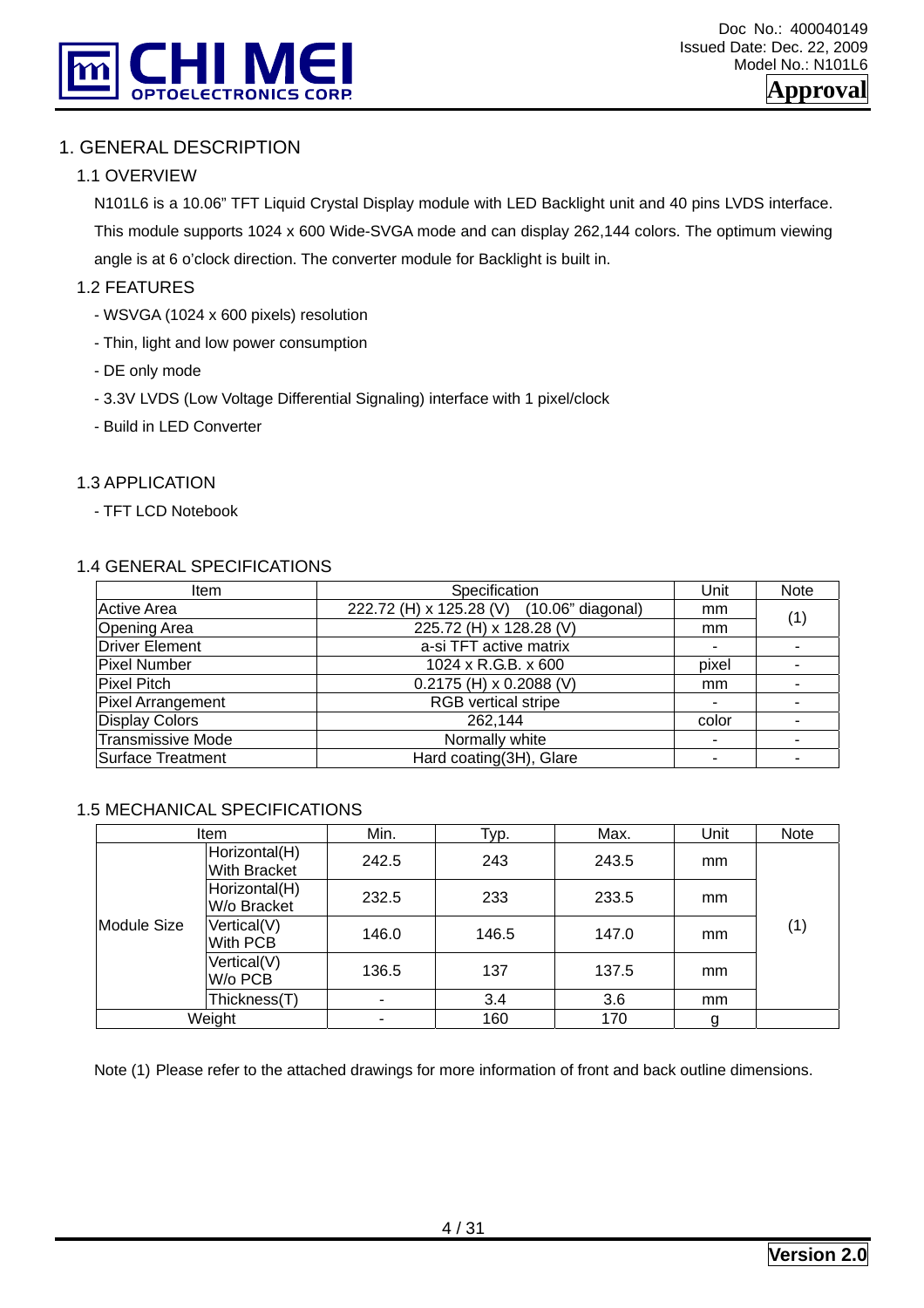

## 2. ABSOLUTE MAXIMUM RATINGS

#### 2.1 ABSOLUTE RATINGS OF ENVIRONMENT

| Item                                 | Symbol | Value                    | Unit  | <b>Note</b> |          |  |
|--------------------------------------|--------|--------------------------|-------|-------------|----------|--|
|                                      |        | Min.                     | Max.  |             |          |  |
| Storage Temperature                  | l st   | $-20$                    | $+60$ | °C          |          |  |
| <b>Operating Ambient Temperature</b> | OP     |                          | $+50$ | ٥C          | I), (2)  |  |
| Shock (Non-Operating)                | Onop   | $\overline{\phantom{a}}$ | 220/2 | G/ms        | (3), (5) |  |
| Vibration (Non-Operating)            | V NOP  | $\overline{\phantom{a}}$ | 1.5   | G           | (4), (5) |  |

Note (1) (a) 90 %RH Max. (Ta 40 °C).

(b) Wet-bulb temperature should be 39 °C Max. (Ta > 40 °C).

(c) No condensation.

Note (2) The temperature of panel display surface area should be 0 °C Min. and 60 °C Max.



#### **Relative Humidity (%RH)**

- Note (3) 1 time for  $\pm X$ ,  $\pm Y$ ,  $\pm Z$ . for Condition (220G / 2ms) is half Sine Wave,.
- Note (4)  $10 \sim 500$  Hz, 30 min/cycle,1cycles for each X, Y, Z axis.
- Note (5) At testing Vibration and Shock, the fixture in holding the module has to be hard and rigid enough so that the module would not be twisted or bent by the fixture. The fixing condition is shown as below:

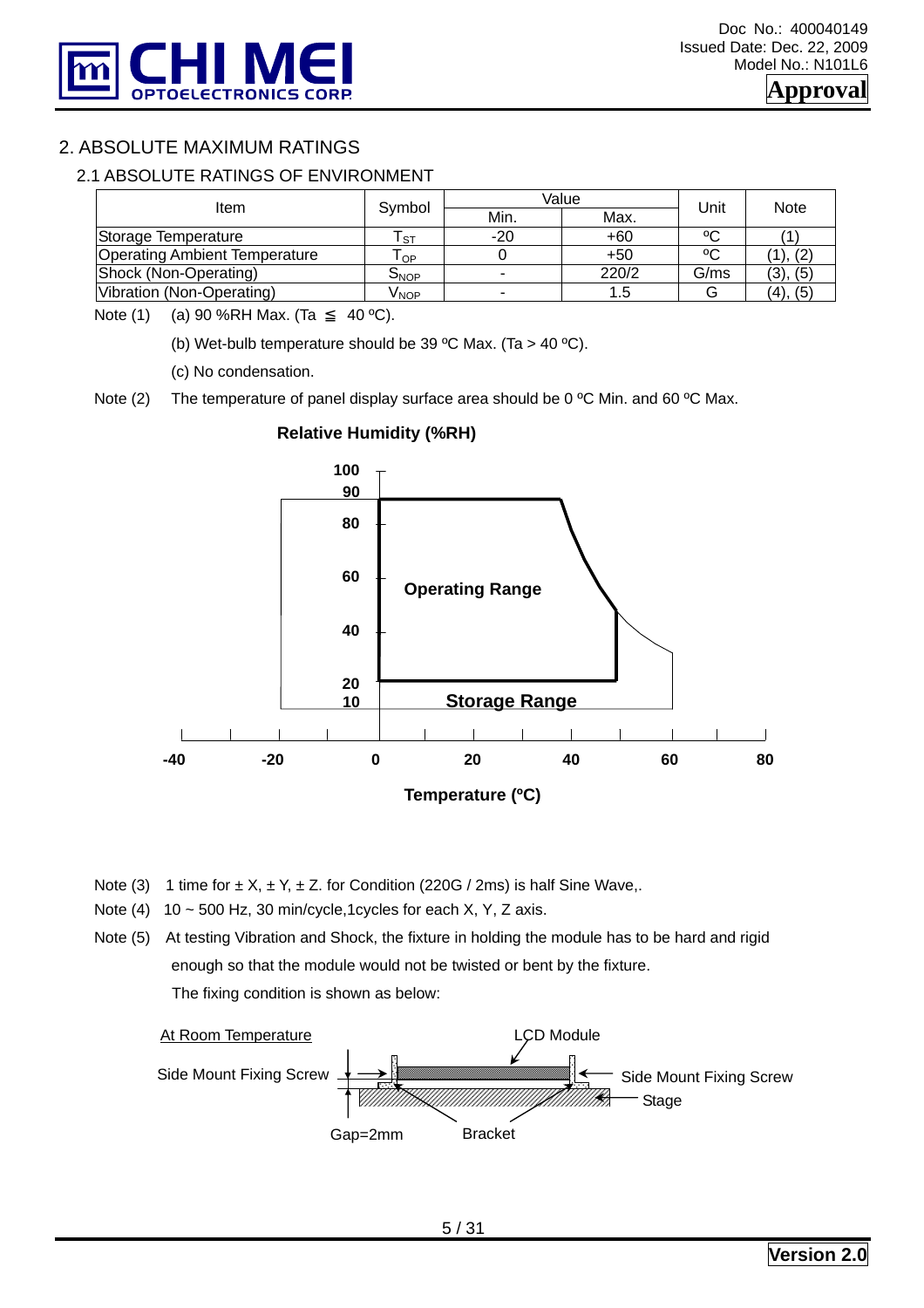

#### 2.2 ELECTRICAL ABSOLUTE RATINGS

#### 2.2.1 TFT LCD MODULE

|                      |        |        | Value    |      |             |  |
|----------------------|--------|--------|----------|------|-------------|--|
| Item                 | Symbol | Min.   | Max.     | Unit | <b>Note</b> |  |
| Power Supply Voltage | vccs   | -0.3   | +4.0     |      |             |  |
| Logic Input Voltage  |        | $-0.3$ | VCCS+0.3 |      |             |  |

Note (1) Permanent damage to the device may occur if maximum values are exceeded. Function operation

should be restricted to the conditions described under Normal Operating Conditions.

#### 2.2.2 BACKLIGHT UNIT

|                                    |     | Value |      | Note    |  |
|------------------------------------|-----|-------|------|---------|--|
| Item                               | Min | Max.  | Unit |         |  |
| LED Light Bar Power Supply Voltage | -40 | ר דר  |      | 1), (2) |  |
| LED Light Bar Power Supply Current |     | 75    | mA   |         |  |

Note (1) Permanent damage to the device may occur if maximum values are exceeded. Function operation

should be restricted to the conditions described under Normal Operating Conditions.

Note (2) Specified values are for LED (Refer to 3.2 for further information).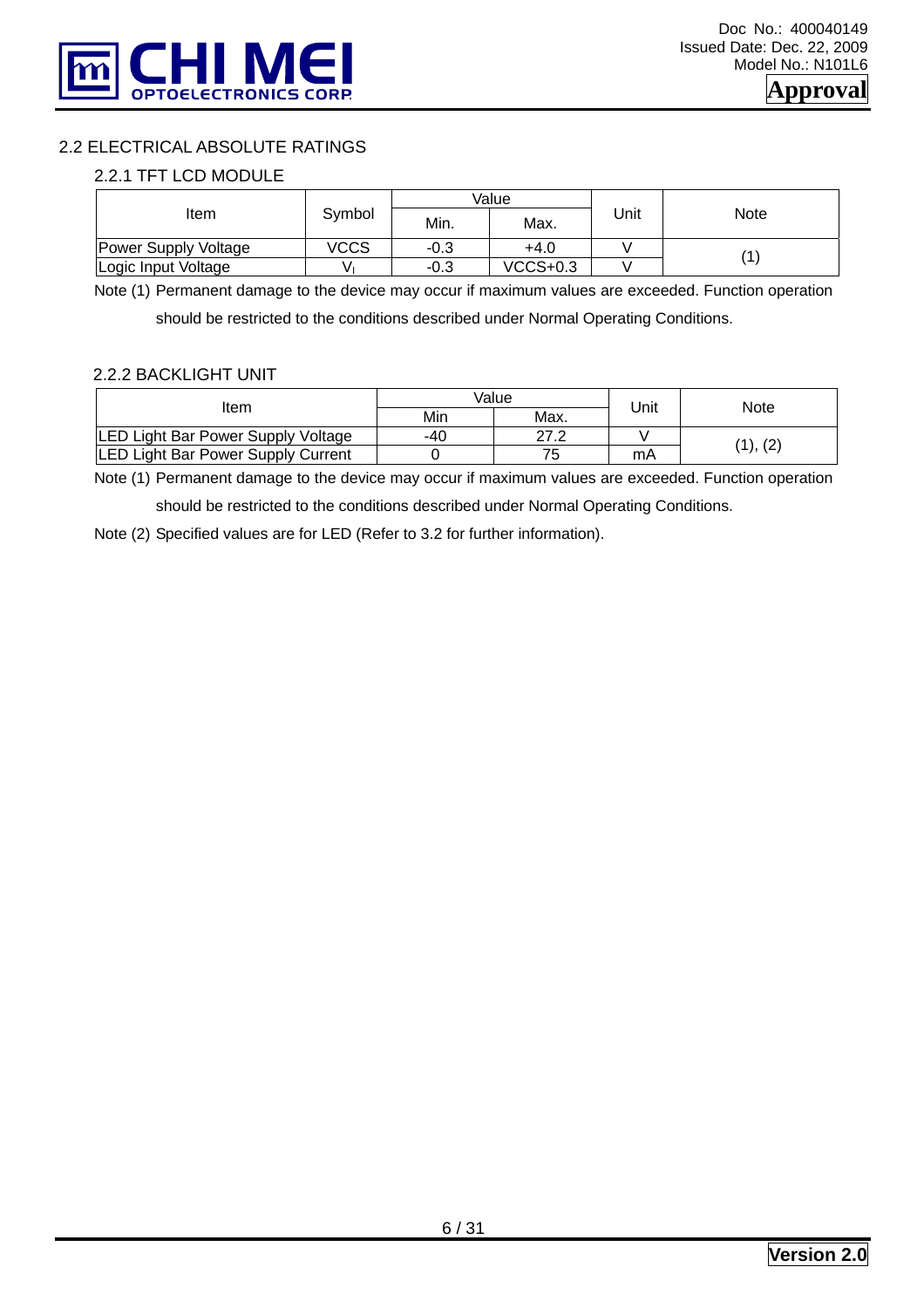

## 3. ELECTRICAL CHARACTERISTICS

#### 3.1 TFT LCD MODULE  $\overline{a} = 25 \pm 2 \degree c$

|                                        | Parameter    |                       |        | Value | Unit   | <b>Note</b> |                         |  |
|----------------------------------------|--------------|-----------------------|--------|-------|--------|-------------|-------------------------|--|
|                                        |              | Symbol                | Min.   | Typ.  | Max.   |             |                         |  |
| Power Supply Voltage                   |              | <b>VCCS</b>           | 3.0    | 3.3   | 3.6    | $\vee$      |                         |  |
| Ripple Voltage                         |              | $V_{RP}$              | ۰      | 50    |        | mV          |                         |  |
| <b>Rush Current</b>                    |              | <b>I</b> RUSH         | ۰      |       | 1.5    | A           | (2)                     |  |
| <b>Initial Stage Current</b>           |              | l <sub>is</sub>       | ۰      | ۰     | 1.0    | A           | (2)                     |  |
|                                        | White        |                       |        | 140   | 160    | (3)a        | (3)a                    |  |
| Power Supply Current                   | <b>Black</b> | lcc                   | ۰      | 160   | 180    | (3)b        | (3)b                    |  |
| LVDS Differential Input High Threshold |              | V <sub>TH(LVDS)</sub> |        |       | $+100$ | mV          | (4),<br>$V_{CM} = 1.2V$ |  |
| LVDS Differential Input Low Threshold  |              | $V_{TL(LVDS)}$        | $-100$ |       |        | mV          | (4)<br>$V_{CM} = 1.2V$  |  |
| LVDS Common Mode Voltage               | $V_{CM}$     | 1.125                 |        | 1.375 | $\vee$ | (4)         |                         |  |
| <b>LVDS Differential Input Voltage</b> | $ V_{ID} $   | 100                   | -      | 600   | mV     | (4)         |                         |  |
| <b>Terminating Resistor</b>            | $R_T$        | ۰                     | 100    |       | Ohm    |             |                         |  |
| Power per EBL WG                       |              | <b>PEBL</b>           |        | 0.964 |        | W           | (5)                     |  |

Note (1) The ambient temperature is Ta =  $25 \pm 2$  °C.

Note (2)  $I<sub>RUSH</sub>:$  the maximum current when VCCS is rising

 $I_{IS}$ : the maximum current of the first 100ms after power-on

Measurement Conditions: Shown as the following figure. Test pattern: black.

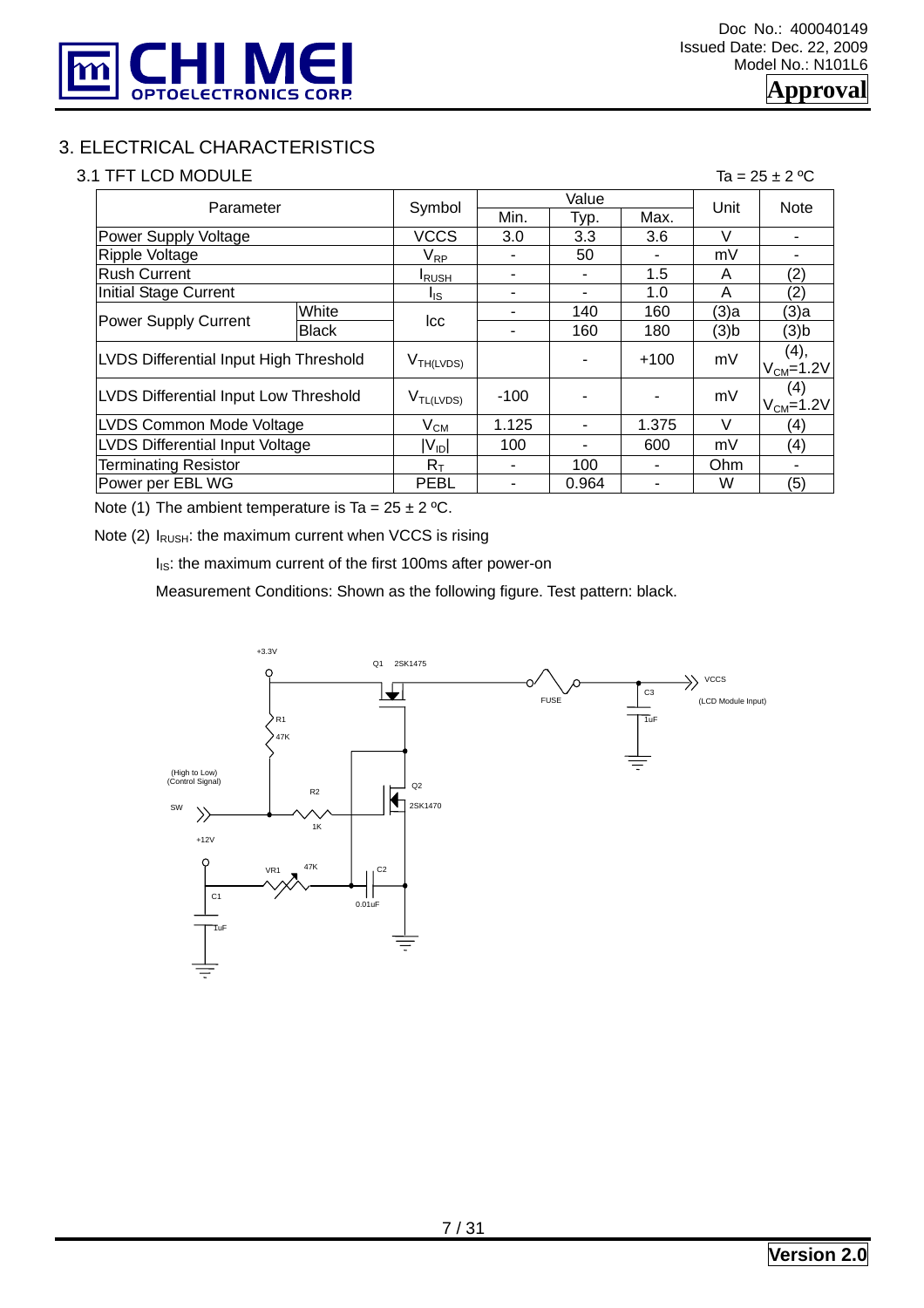

#### **VCCS rising time is 0.5ms**



Note (3) The specified power supply current is under the conditions at VCCS = 3.3 V, Ta = 25 ± 2 °C,  $f_v$  = 60 Hz, whereas a power dissipation check pattern below is displayed.



Active Area

b. Black Pattern



Active Area

Note (4) The parameters of LVDS signals are defined as the following figures.

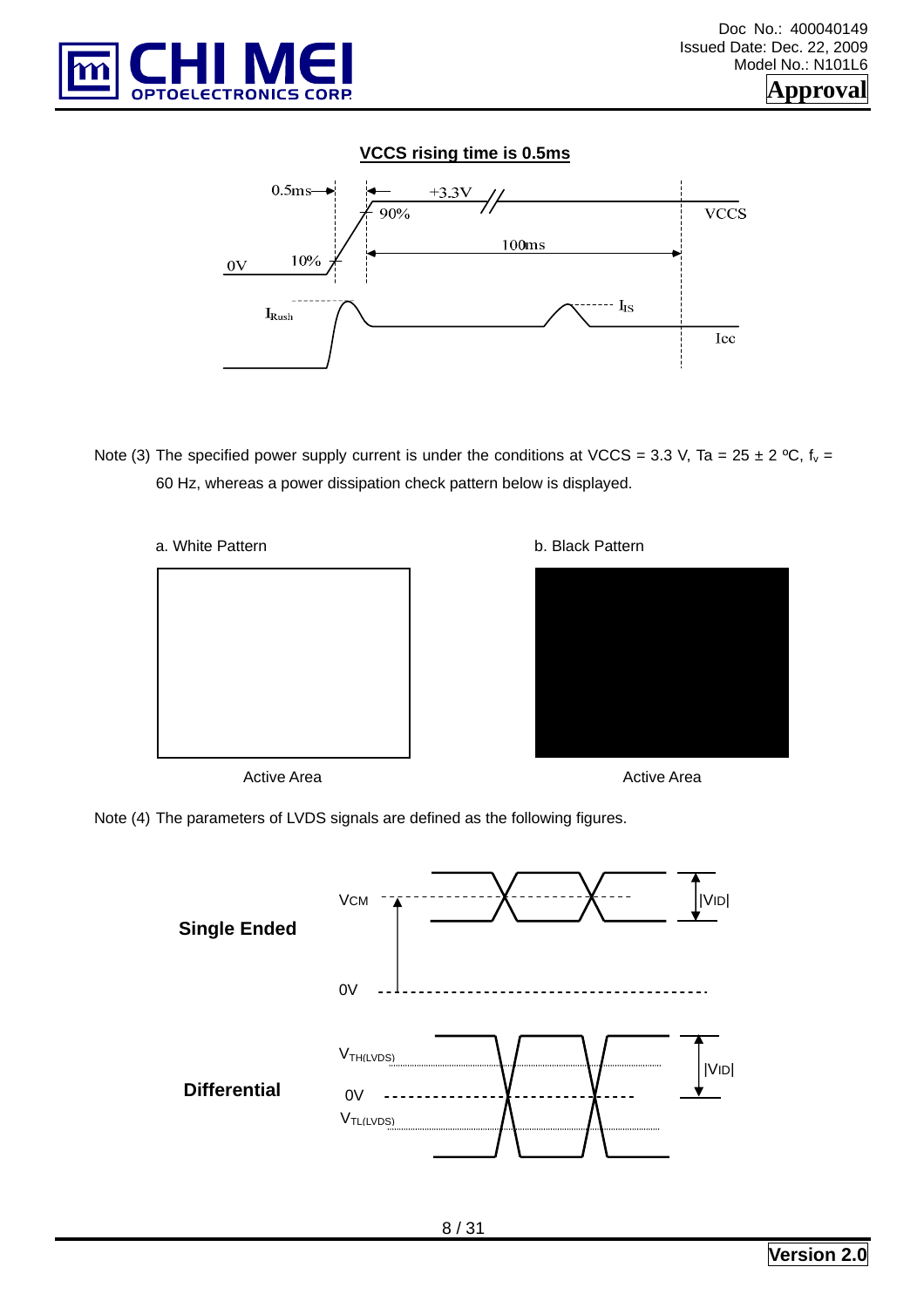

- Note (5) The specified power are the sum of LCD panel electronics input power and the converter input power. Test conditions are as follows.
	- (a) VCCS = 3.3 V, Ta =  $25 \pm 2$  °C,  $f_v = 60$  Hz,
	- (b) The pattern used is a black and white  $32 \times 36$  checkerboard, slide  $\#100$  from the VESA file "Flat Panel Display Monitor Setup Patterns", FPDMSU.ppt.
	- (c) Luminance: 60 nits.

#### 3.2 BACKLIGHT UNIT  $\overline{a} = 25 \pm 2 \degree C$

|                                                     |                 |       | Value |      |      |                        |  |
|-----------------------------------------------------|-----------------|-------|-------|------|------|------------------------|--|
| Parameter                                           | Symbol          | Min.  | Typ.  | Max. | Unit | Note                   |  |
| <b>LED Light Bar Power</b><br>Supply Voltage        | VL              | 23.2  | 25.6  | 27.2 |      |                        |  |
| <b>LED Light Bar Power</b><br><b>Supply Current</b> | ΙL              | 57    | 60    | 63   | mA   | $(1), (2)$ (Duty 100%) |  |
| Power Consumption                                   | Ρı              | 1.32  | 1.54  | 1.71 | W    | (3)                    |  |
| LED Life Time                                       | ∟ <sub>BL</sub> | 12000 | --    | --   | Hrs  | (4)                    |  |

Note (1) LED current is measured by utilizing a high frequency current meter as shown below :



Note (2) For better LED light bar driving quality, it is recommended to utilize the adaptive boost converter with current balancing function to drive LED light-bar.

Note (3)  $P_L = I_L \times V_L$ 

Note (4) The lifetime of LED is defined as the time when it continues to operate under the conditions at Ta = 25  $\pm$ 2 °C and  $I_L = 20 \text{ mA}$ (Per EA) until the brightness becomes 50% of its original value.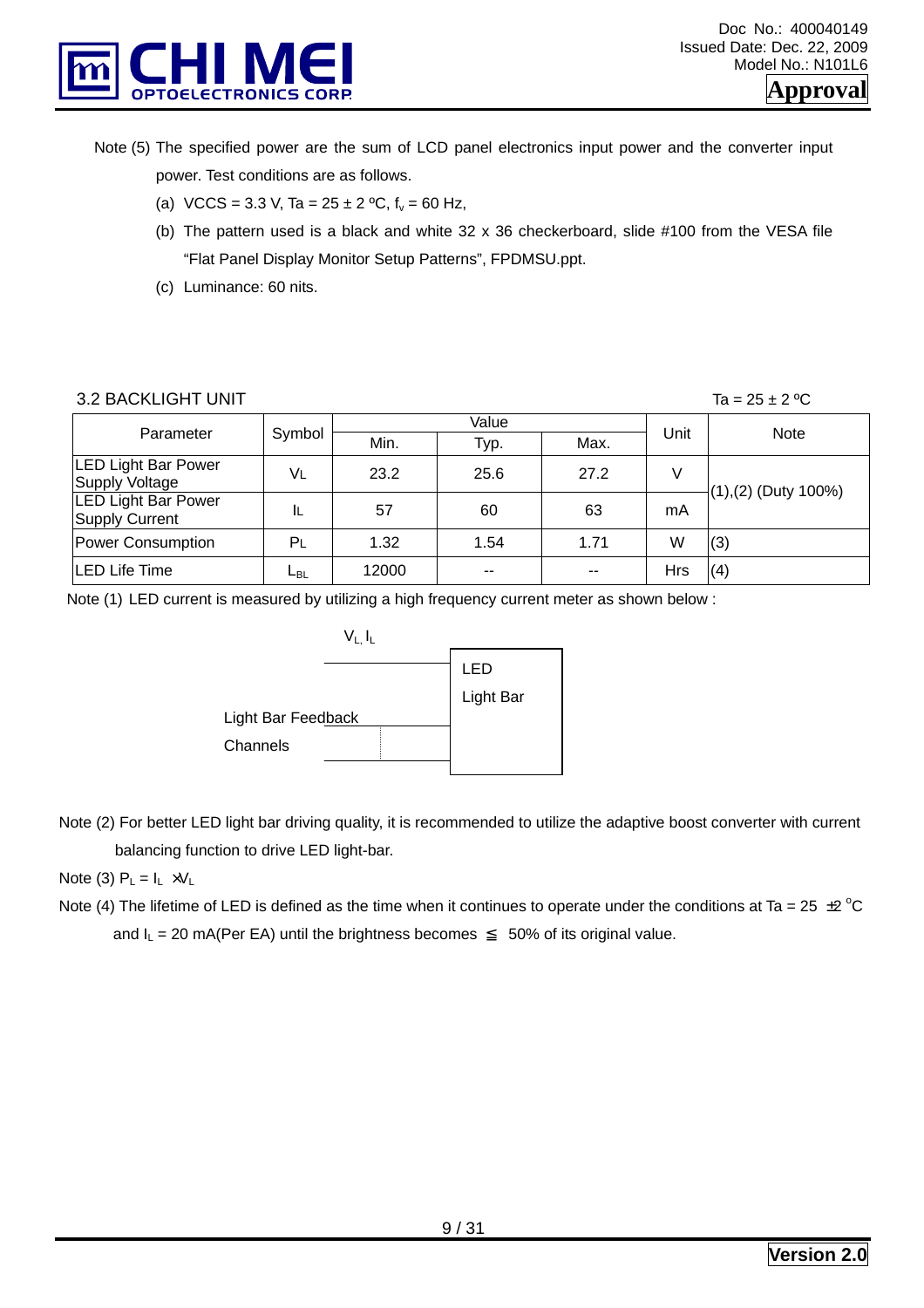

## 4. BLOCK DIAGRAM

## 4.1 TFT LCD MODULE

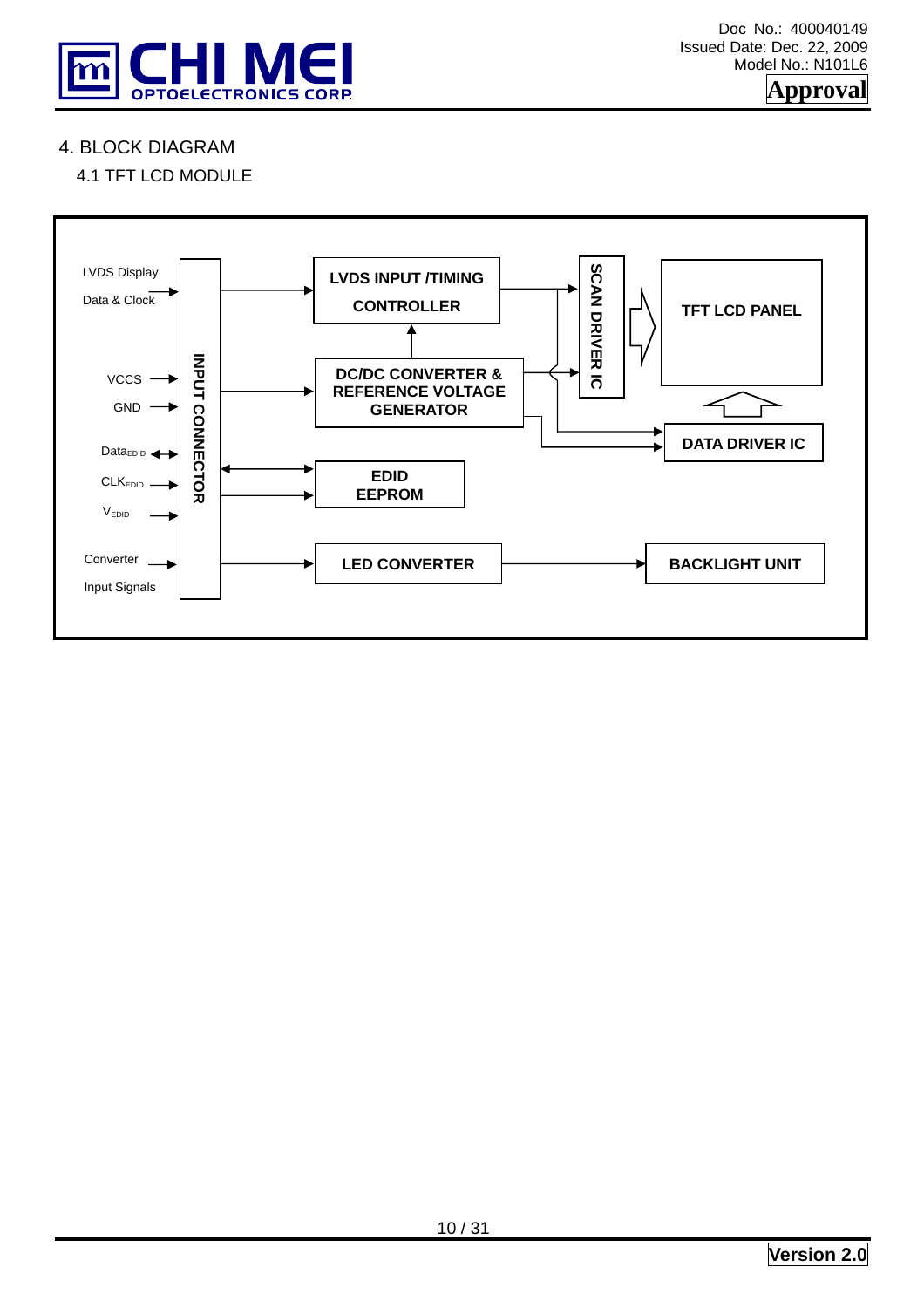

#### 5. INPUT TERMINAL PIN ASSIGNMENT

#### 5.1 TFT LCD MODULE

| Pin             | Symbol                  | Description                            | Polarity | Remark            |
|-----------------|-------------------------|----------------------------------------|----------|-------------------|
| 1               | $\overline{NC}$         | No Connection (Reserve)                |          |                   |
| $\overline{2}$  | <b>VCCS</b>             | Power Supply (3.3V typ.)               |          |                   |
| $\overline{3}$  | <b>VCCS</b>             | Power Supply (3.3V typ.)               |          |                   |
| $\overline{4}$  | <b>VEDID</b>            | DDC 3.3V power                         |          |                   |
| $\overline{5}$  | $\overline{\text{NC}}$  | No Connection (Reserve)                |          |                   |
| 6               | <b>CLKEDID</b>          | DDC clock                              |          |                   |
| $\overline{7}$  | <b>DATAEDID</b>         | <b>DDC</b> data                        |          |                   |
| $\overline{8}$  | Rxin0-                  | LVDS differential data input           | Negative | R0-R5, G0         |
| $\overline{9}$  | Rxin0+                  | LVDS differential data input           | Positive |                   |
| 10              | <b>VSS</b>              | Ground                                 |          |                   |
| 11              | Rxin1-                  | LVDS differential data input           | Negative | G1~G5, B0, B1     |
| $\overline{12}$ | Rxin1+                  | LVDS differential data input           | Positive |                   |
| $\overline{13}$ | <b>VSS</b>              | Ground                                 |          |                   |
| 14              | Rxin2-                  | <b>LVDS Differential Data Input</b>    | Negative | B2-B5, HS, VS, DE |
| $\overline{15}$ | Rxin2+                  | <b>LVDS Differential Data Input</b>    | Positive |                   |
| $\overline{16}$ | <b>VSS</b>              | Ground                                 |          |                   |
| 17              | RxCLK-                  | LVDS differential clock input          | Negative |                   |
| $\overline{18}$ | RxCLK+                  | LVDS differential clock input          | Positive |                   |
| $\overline{19}$ | <b>VSS</b>              | Ground                                 |          |                   |
| $\overline{20}$ | $\overline{NC}$         | No Connection (Reserve)                |          |                   |
| 21              | <b>NC</b>               | No Connection (Reserve)                |          |                   |
| $\overline{22}$ | <b>VSS</b>              | Ground                                 |          |                   |
| 23              | <b>NC</b>               | No Connection (Reserve)                |          |                   |
| $\overline{24}$ | $\overline{\text{NC}}$  | No Connection (Reserve)                |          |                   |
| $\overline{25}$ | $\overline{\text{VSS}}$ | Ground                                 |          |                   |
| $\overline{26}$ | $\overline{NC}$         | No Connection (Reserve)                |          |                   |
| 27              | <b>NC</b>               | No Connection (Reserve)                |          |                   |
| $\overline{28}$ | VSS                     | Ground                                 |          |                   |
| $\overline{29}$ | $\overline{\text{NC}}$  | No Connection (Reserve)                |          |                   |
| 30              | $\overline{\text{NC}}$  | No Connection (Reserve)                |          |                   |
| 31              | LED GND                 | <b>LED</b> Ground                      |          |                   |
| $\overline{32}$ | LED GND                 | <b>LED Ground</b>                      |          |                   |
| 33              | LED_GND                 | <b>LED Ground</b>                      |          |                   |
| $\overline{34}$ | $\overline{NC}$         | No Connection (Reserve)                |          |                   |
| $\overline{35}$ | LED PWM                 | PWM Control Signal of LED Converter    |          |                   |
| 36              | LED EN                  | Enable Control Signal of LED Converter |          |                   |
| $\overline{37}$ | <b>NC</b>               | No Connection (Reserve)                |          |                   |
| 38              | LED_VCCS                | <b>LED Power</b>                       |          |                   |
| 39              | LED VCCS                | <b>LED Power</b>                       |          |                   |
| $\overline{40}$ | LED VCCS                | <b>LED Power</b>                       |          |                   |

Note (1) Connector Part No.: IPEX 20455-040E-12 , Tyco 5-2069716-3 , Starconn 111A40-000RA-G3

or equivalent

Note (2) User's connector Part No: IPEX 20453-040T-01 or equivalent

Note (3) The first pixel is odd as shown in the following figure.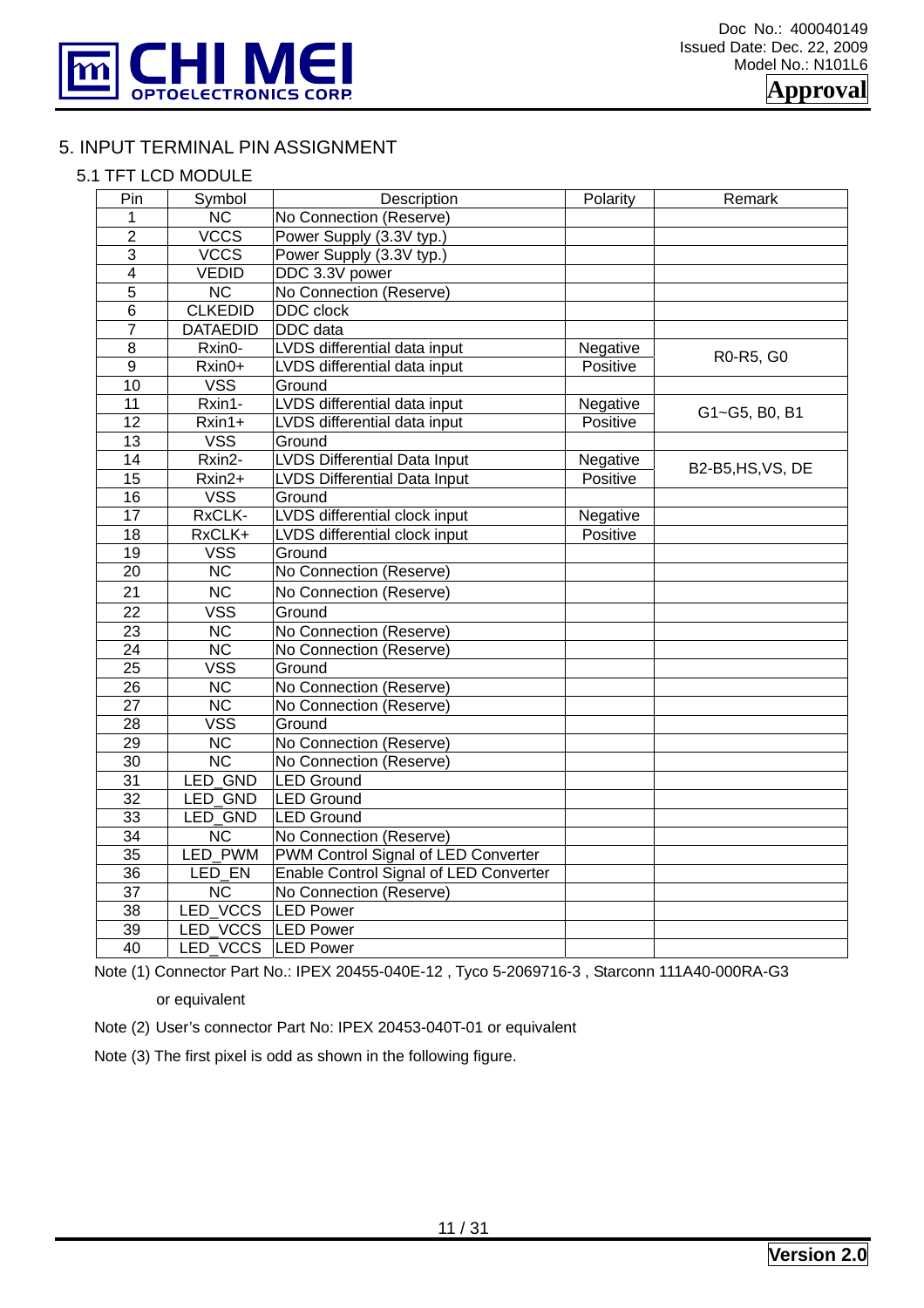



#### 5.2 TIMING DIAGRAM OF LVDS INPUT SIGNAL

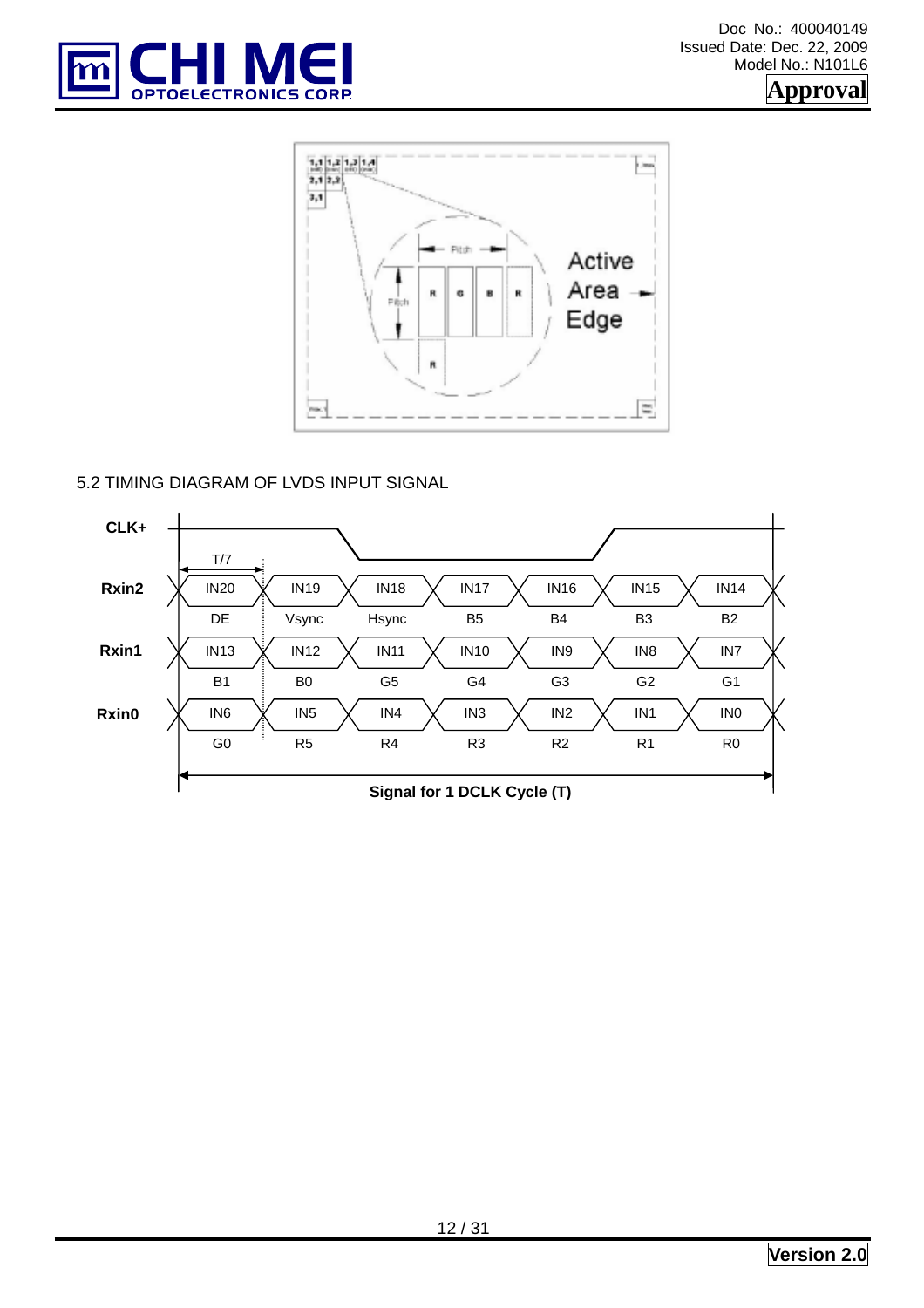

#### 5.3 COLOR DATA INPUT ASSIGNMENT

 The brightness of each primary color (red, green and blue) is based on the 6-bit gray scale data input for the color. The higher the binary input, the brighter the color. The table below provides the assignment of color versus data input.

| Color<br>Red<br><b>Blue</b><br>Green<br>R <sub>2</sub><br>$\overline{R}$<br>$\overline{G5}$<br>$\overline{B5}$<br>$\overline{B}3$<br>R <sub>5</sub><br>R4<br>R <sub>3</sub><br>R <sub>1</sub><br>G4<br>G <sub>3</sub><br>G <sub>2</sub><br>G <sub>1</sub><br>G <sub>0</sub><br><b>B4</b><br><b>B2</b><br><b>B1</b><br>B <sub>0</sub><br>$\overline{0}$<br>$\mathbf 0$<br>$\mathbf 0$<br>$\overline{0}$<br>$\overline{0}$<br>$\mathbf 0$<br>$\mathbf 0$<br><b>Black</b><br>$\mathbf 0$<br>0<br>$\overline{0}$<br>$\overline{0}$<br>$\mathbf 0$<br>0<br>$\mathbf 0$<br>$\mathbf 0$<br>$\mathbf 0$<br>$\overline{0}$<br>$\mathbf 0$<br>$\mathbf 0$<br>0<br>1<br>1<br>1<br>0<br>$\overline{0}$<br>$\overline{0}$<br>0<br>0<br>$\mathbf 0$<br>Red<br>1<br>1<br>$\mathbf 0$<br>$\mathbf 0$<br>$\mathbf 0$<br>0<br>1<br>0<br>$\mathbf 0$<br>$\mathbf 0$<br>1<br>1<br>1<br>1<br>0<br>0<br>$\mathbf 0$<br>Green<br>0<br>0<br>$\mathbf 0$<br>1<br>1<br>0<br>$\mathbf 0$<br>0<br><b>Blue</b><br>0<br>0<br>0<br>0<br>0<br><b>Basic</b><br>0<br>0<br>0<br>0<br>0<br>0<br>1<br>1<br>$\Omega$<br>1<br>1<br>1<br>1<br>Colors<br>0<br>1<br>1<br>Cyan<br>0<br>0<br>0<br>0<br>0<br>1<br>1<br>1<br>1<br>1<br>1<br>1<br>1<br>1<br>1<br>0<br>0<br>1<br>Magenta<br>1<br>1<br>1<br>0<br>0<br>0<br>0<br>1<br>1<br>1<br>1<br>1<br>1<br>1<br>Yellow<br>1<br>1<br>1<br>1<br>1<br>1<br>0<br>0<br>0<br>0<br>1<br>1<br>1<br>1<br>0<br>0<br>1<br>White<br>1<br>1<br>1<br>1<br>1<br>1<br>1<br>1<br>1<br>1<br>1<br>1<br>1<br>1<br>1<br>1<br>1<br>$\overline{0}$<br>Red(0)/Dark<br>$\overline{0}$<br>$\overline{0}$<br>0<br>$\overline{0}$<br>0<br>0<br>$\overline{0}$<br>$\overline{0}$<br>0<br>$\overline{0}$<br>$\mathbf 0$<br>$\overline{0}$<br>0<br>$\overline{0}$<br>$\overline{0}$<br>0<br>0<br>Red(1)<br>0<br>$\mathbf 0$<br>1<br>0<br>0<br>0<br>0<br>0<br>0<br>0<br>0<br>$\mathbf 0$<br>$\mathbf 0$<br>$\mathbf 0$<br>0<br>0<br>0<br>0<br>0<br>Red(2)<br>0<br>0<br>0<br>0<br>0<br>0<br>0<br>Gray<br>0<br>0<br>1<br>0<br>$\overline{0}$<br>0<br>0<br>0<br>0<br>0<br>Scale<br>Of<br>$\blacksquare$<br>Red<br>Red(61)<br>0<br>1<br>1<br>1<br>0<br>0<br>0<br>0<br>0<br>0<br>0<br>1<br>0<br>0<br>0<br>0<br>0<br>Red(62)<br>0<br>0<br>0<br>0<br>0<br>0<br>1<br>0<br>$\Omega$<br>0<br>0<br>0<br>0<br>0<br>1<br>1<br>1<br>1<br>1<br>0<br>0<br>0<br>0<br>$\boldsymbol{0}$<br>0<br>0<br>0<br>Red(63)<br>1<br>1<br>1<br>0<br>0<br>0<br>0<br>Green(0)/Dark<br>0<br>$\overline{0}$<br>0<br>0<br>0<br>$\overline{0}$<br>$\mathbf 0$<br>$\overline{0}$<br>0<br>0<br>$\mathbf 0$<br>0<br>$\overline{0}$<br>$\mathbf 0$<br>0<br>0<br>0<br>$\overline{0}$<br>Green(1)<br>0<br>0<br>$\mathbf 0$<br>0<br>0<br>0<br>0<br>0<br>0<br>0<br>0<br>0<br>0<br>0<br>1<br>0<br>0<br>0<br>Gray<br>0<br>0<br>0<br>0<br>0<br>0<br>0<br>0<br>1<br>0<br>0<br>0<br>0<br>0<br>Green(2)<br>$\Omega$<br>0<br>0<br>0<br>Scale<br>Of<br>×<br>٠<br>٠<br>1<br>Green<br>0<br>0<br>0<br>0<br>0<br>Green(61)<br>0<br>0<br>0<br>1<br>1<br>0<br>1<br>0<br>0<br>0<br>1<br>0<br>1<br>0<br>0<br>0<br>0<br>0<br>1<br>0<br>0<br>0<br>Green(62)<br>0<br>1<br>0<br>0<br>0<br>0<br>1<br>1<br>$\mathbf 0$<br>$\mathbf 0$<br>1<br>0<br>0<br>0<br>$\mathbf 0$<br>1<br>1<br>1<br>1<br>0<br>0<br>0<br>0<br>0<br>0<br>Green(63)<br>1<br>$\overline{0}$<br>$\overline{0}$<br>$\overline{0}$<br>$\overline{0}$<br>$\overline{0}$<br>$\overline{0}$<br>$\overline{0}$<br>$\overline{0}$<br>$\overline{0}$<br>0<br>$\overline{0}$<br>$\overline{0}$<br>0<br>$\mathbf 0$<br>0<br>$\boldsymbol{0}$<br>Blue(0)/Dark<br>$\mathbf 0$<br>$\mathbf 0$<br>Blue(1)<br>$\mathbf 0$<br>$\mathbf 0$<br>0<br>0<br>0<br>0<br>0<br>0<br>0<br>0<br>$\Omega$<br>0<br>0<br>0<br>0<br>0<br>0<br>1<br>0<br>0<br>0<br>0<br>0<br>0<br>0<br>Gray<br>Blue(2)<br>0<br>0<br>0<br>0<br>$\Omega$<br>0<br>0<br>0<br>1<br>0<br>0<br>Scale<br>٠<br>٠<br>×<br>Of<br>$\ddot{\cdot}$<br><b>Blue</b><br><b>Blue(61)</b><br>0<br>0<br>0<br>0<br>0<br>0<br>0<br>0<br>1<br>0<br>0<br>0<br>0<br>0<br>1<br>1<br>1 |                 |   |   |   |   |   |   |   |   | Data Signal |   |   |   |   |   |   |   |   |   |
|-------------------------------------------------------------------------------------------------------------------------------------------------------------------------------------------------------------------------------------------------------------------------------------------------------------------------------------------------------------------------------------------------------------------------------------------------------------------------------------------------------------------------------------------------------------------------------------------------------------------------------------------------------------------------------------------------------------------------------------------------------------------------------------------------------------------------------------------------------------------------------------------------------------------------------------------------------------------------------------------------------------------------------------------------------------------------------------------------------------------------------------------------------------------------------------------------------------------------------------------------------------------------------------------------------------------------------------------------------------------------------------------------------------------------------------------------------------------------------------------------------------------------------------------------------------------------------------------------------------------------------------------------------------------------------------------------------------------------------------------------------------------------------------------------------------------------------------------------------------------------------------------------------------------------------------------------------------------------------------------------------------------------------------------------------------------------------------------------------------------------------------------------------------------------------------------------------------------------------------------------------------------------------------------------------------------------------------------------------------------------------------------------------------------------------------------------------------------------------------------------------------------------------------------------------------------------------------------------------------------------------------------------------------------------------------------------------------------------------------------------------------------------------------------------------------------------------------------------------------------------------------------------------------------------------------------------------------------------------------------------------------------------------------------------------------------------------------------------------------------------------------------------------------------------------------------------------------------------------------------------------------------------------------------------------------------------------------------------------------------------------------------------------------------------------------------------------------------------------------------------------------------------------------------------------------------------------------------------------------------------------------------------------------------------------------------------------------------------------------------------------------------------------------------------------------------------------------------------------------------------------------------------------------------------------------------------------------------------------|-----------------|---|---|---|---|---|---|---|---|-------------|---|---|---|---|---|---|---|---|---|
|                                                                                                                                                                                                                                                                                                                                                                                                                                                                                                                                                                                                                                                                                                                                                                                                                                                                                                                                                                                                                                                                                                                                                                                                                                                                                                                                                                                                                                                                                                                                                                                                                                                                                                                                                                                                                                                                                                                                                                                                                                                                                                                                                                                                                                                                                                                                                                                                                                                                                                                                                                                                                                                                                                                                                                                                                                                                                                                                                                                                                                                                                                                                                                                                                                                                                                                                                                                                                                                                                                                                                                                                                                                                                                                                                                                                                                                                                                                                                                               |                 |   |   |   |   |   |   |   |   |             |   |   |   |   |   |   |   |   |   |
|                                                                                                                                                                                                                                                                                                                                                                                                                                                                                                                                                                                                                                                                                                                                                                                                                                                                                                                                                                                                                                                                                                                                                                                                                                                                                                                                                                                                                                                                                                                                                                                                                                                                                                                                                                                                                                                                                                                                                                                                                                                                                                                                                                                                                                                                                                                                                                                                                                                                                                                                                                                                                                                                                                                                                                                                                                                                                                                                                                                                                                                                                                                                                                                                                                                                                                                                                                                                                                                                                                                                                                                                                                                                                                                                                                                                                                                                                                                                                                               |                 |   |   |   |   |   |   |   |   |             |   |   |   |   |   |   |   |   |   |
|                                                                                                                                                                                                                                                                                                                                                                                                                                                                                                                                                                                                                                                                                                                                                                                                                                                                                                                                                                                                                                                                                                                                                                                                                                                                                                                                                                                                                                                                                                                                                                                                                                                                                                                                                                                                                                                                                                                                                                                                                                                                                                                                                                                                                                                                                                                                                                                                                                                                                                                                                                                                                                                                                                                                                                                                                                                                                                                                                                                                                                                                                                                                                                                                                                                                                                                                                                                                                                                                                                                                                                                                                                                                                                                                                                                                                                                                                                                                                                               |                 |   |   |   |   |   |   |   |   |             |   |   |   |   |   |   |   |   |   |
|                                                                                                                                                                                                                                                                                                                                                                                                                                                                                                                                                                                                                                                                                                                                                                                                                                                                                                                                                                                                                                                                                                                                                                                                                                                                                                                                                                                                                                                                                                                                                                                                                                                                                                                                                                                                                                                                                                                                                                                                                                                                                                                                                                                                                                                                                                                                                                                                                                                                                                                                                                                                                                                                                                                                                                                                                                                                                                                                                                                                                                                                                                                                                                                                                                                                                                                                                                                                                                                                                                                                                                                                                                                                                                                                                                                                                                                                                                                                                                               |                 |   |   |   |   |   |   |   |   |             |   |   |   |   |   |   |   |   |   |
|                                                                                                                                                                                                                                                                                                                                                                                                                                                                                                                                                                                                                                                                                                                                                                                                                                                                                                                                                                                                                                                                                                                                                                                                                                                                                                                                                                                                                                                                                                                                                                                                                                                                                                                                                                                                                                                                                                                                                                                                                                                                                                                                                                                                                                                                                                                                                                                                                                                                                                                                                                                                                                                                                                                                                                                                                                                                                                                                                                                                                                                                                                                                                                                                                                                                                                                                                                                                                                                                                                                                                                                                                                                                                                                                                                                                                                                                                                                                                                               |                 |   |   |   |   |   |   |   |   |             |   |   |   |   |   |   |   |   |   |
|                                                                                                                                                                                                                                                                                                                                                                                                                                                                                                                                                                                                                                                                                                                                                                                                                                                                                                                                                                                                                                                                                                                                                                                                                                                                                                                                                                                                                                                                                                                                                                                                                                                                                                                                                                                                                                                                                                                                                                                                                                                                                                                                                                                                                                                                                                                                                                                                                                                                                                                                                                                                                                                                                                                                                                                                                                                                                                                                                                                                                                                                                                                                                                                                                                                                                                                                                                                                                                                                                                                                                                                                                                                                                                                                                                                                                                                                                                                                                                               |                 |   |   |   |   |   |   |   |   |             |   |   |   |   |   |   |   |   |   |
|                                                                                                                                                                                                                                                                                                                                                                                                                                                                                                                                                                                                                                                                                                                                                                                                                                                                                                                                                                                                                                                                                                                                                                                                                                                                                                                                                                                                                                                                                                                                                                                                                                                                                                                                                                                                                                                                                                                                                                                                                                                                                                                                                                                                                                                                                                                                                                                                                                                                                                                                                                                                                                                                                                                                                                                                                                                                                                                                                                                                                                                                                                                                                                                                                                                                                                                                                                                                                                                                                                                                                                                                                                                                                                                                                                                                                                                                                                                                                                               |                 |   |   |   |   |   |   |   |   |             |   |   |   |   |   |   |   |   |   |
|                                                                                                                                                                                                                                                                                                                                                                                                                                                                                                                                                                                                                                                                                                                                                                                                                                                                                                                                                                                                                                                                                                                                                                                                                                                                                                                                                                                                                                                                                                                                                                                                                                                                                                                                                                                                                                                                                                                                                                                                                                                                                                                                                                                                                                                                                                                                                                                                                                                                                                                                                                                                                                                                                                                                                                                                                                                                                                                                                                                                                                                                                                                                                                                                                                                                                                                                                                                                                                                                                                                                                                                                                                                                                                                                                                                                                                                                                                                                                                               |                 |   |   |   |   |   |   |   |   |             |   |   |   |   |   |   |   |   |   |
|                                                                                                                                                                                                                                                                                                                                                                                                                                                                                                                                                                                                                                                                                                                                                                                                                                                                                                                                                                                                                                                                                                                                                                                                                                                                                                                                                                                                                                                                                                                                                                                                                                                                                                                                                                                                                                                                                                                                                                                                                                                                                                                                                                                                                                                                                                                                                                                                                                                                                                                                                                                                                                                                                                                                                                                                                                                                                                                                                                                                                                                                                                                                                                                                                                                                                                                                                                                                                                                                                                                                                                                                                                                                                                                                                                                                                                                                                                                                                                               |                 |   |   |   |   |   |   |   |   |             |   |   |   |   |   |   |   |   |   |
|                                                                                                                                                                                                                                                                                                                                                                                                                                                                                                                                                                                                                                                                                                                                                                                                                                                                                                                                                                                                                                                                                                                                                                                                                                                                                                                                                                                                                                                                                                                                                                                                                                                                                                                                                                                                                                                                                                                                                                                                                                                                                                                                                                                                                                                                                                                                                                                                                                                                                                                                                                                                                                                                                                                                                                                                                                                                                                                                                                                                                                                                                                                                                                                                                                                                                                                                                                                                                                                                                                                                                                                                                                                                                                                                                                                                                                                                                                                                                                               |                 |   |   |   |   |   |   |   |   |             |   |   |   |   |   |   |   |   |   |
|                                                                                                                                                                                                                                                                                                                                                                                                                                                                                                                                                                                                                                                                                                                                                                                                                                                                                                                                                                                                                                                                                                                                                                                                                                                                                                                                                                                                                                                                                                                                                                                                                                                                                                                                                                                                                                                                                                                                                                                                                                                                                                                                                                                                                                                                                                                                                                                                                                                                                                                                                                                                                                                                                                                                                                                                                                                                                                                                                                                                                                                                                                                                                                                                                                                                                                                                                                                                                                                                                                                                                                                                                                                                                                                                                                                                                                                                                                                                                                               |                 |   |   |   |   |   |   |   |   |             |   |   |   |   |   |   |   |   |   |
|                                                                                                                                                                                                                                                                                                                                                                                                                                                                                                                                                                                                                                                                                                                                                                                                                                                                                                                                                                                                                                                                                                                                                                                                                                                                                                                                                                                                                                                                                                                                                                                                                                                                                                                                                                                                                                                                                                                                                                                                                                                                                                                                                                                                                                                                                                                                                                                                                                                                                                                                                                                                                                                                                                                                                                                                                                                                                                                                                                                                                                                                                                                                                                                                                                                                                                                                                                                                                                                                                                                                                                                                                                                                                                                                                                                                                                                                                                                                                                               |                 |   |   |   |   |   |   |   |   |             |   |   |   |   |   |   |   |   |   |
|                                                                                                                                                                                                                                                                                                                                                                                                                                                                                                                                                                                                                                                                                                                                                                                                                                                                                                                                                                                                                                                                                                                                                                                                                                                                                                                                                                                                                                                                                                                                                                                                                                                                                                                                                                                                                                                                                                                                                                                                                                                                                                                                                                                                                                                                                                                                                                                                                                                                                                                                                                                                                                                                                                                                                                                                                                                                                                                                                                                                                                                                                                                                                                                                                                                                                                                                                                                                                                                                                                                                                                                                                                                                                                                                                                                                                                                                                                                                                                               |                 |   |   |   |   |   |   |   |   |             |   |   |   |   |   |   |   |   |   |
|                                                                                                                                                                                                                                                                                                                                                                                                                                                                                                                                                                                                                                                                                                                                                                                                                                                                                                                                                                                                                                                                                                                                                                                                                                                                                                                                                                                                                                                                                                                                                                                                                                                                                                                                                                                                                                                                                                                                                                                                                                                                                                                                                                                                                                                                                                                                                                                                                                                                                                                                                                                                                                                                                                                                                                                                                                                                                                                                                                                                                                                                                                                                                                                                                                                                                                                                                                                                                                                                                                                                                                                                                                                                                                                                                                                                                                                                                                                                                                               |                 |   |   |   |   |   |   |   |   |             |   |   |   |   |   |   |   |   |   |
|                                                                                                                                                                                                                                                                                                                                                                                                                                                                                                                                                                                                                                                                                                                                                                                                                                                                                                                                                                                                                                                                                                                                                                                                                                                                                                                                                                                                                                                                                                                                                                                                                                                                                                                                                                                                                                                                                                                                                                                                                                                                                                                                                                                                                                                                                                                                                                                                                                                                                                                                                                                                                                                                                                                                                                                                                                                                                                                                                                                                                                                                                                                                                                                                                                                                                                                                                                                                                                                                                                                                                                                                                                                                                                                                                                                                                                                                                                                                                                               |                 |   |   |   |   |   |   |   |   |             |   |   |   |   |   |   |   |   |   |
|                                                                                                                                                                                                                                                                                                                                                                                                                                                                                                                                                                                                                                                                                                                                                                                                                                                                                                                                                                                                                                                                                                                                                                                                                                                                                                                                                                                                                                                                                                                                                                                                                                                                                                                                                                                                                                                                                                                                                                                                                                                                                                                                                                                                                                                                                                                                                                                                                                                                                                                                                                                                                                                                                                                                                                                                                                                                                                                                                                                                                                                                                                                                                                                                                                                                                                                                                                                                                                                                                                                                                                                                                                                                                                                                                                                                                                                                                                                                                                               |                 |   |   |   |   |   |   |   |   |             |   |   |   |   |   |   |   |   |   |
|                                                                                                                                                                                                                                                                                                                                                                                                                                                                                                                                                                                                                                                                                                                                                                                                                                                                                                                                                                                                                                                                                                                                                                                                                                                                                                                                                                                                                                                                                                                                                                                                                                                                                                                                                                                                                                                                                                                                                                                                                                                                                                                                                                                                                                                                                                                                                                                                                                                                                                                                                                                                                                                                                                                                                                                                                                                                                                                                                                                                                                                                                                                                                                                                                                                                                                                                                                                                                                                                                                                                                                                                                                                                                                                                                                                                                                                                                                                                                                               |                 |   |   |   |   |   |   |   |   |             |   |   |   |   |   |   |   |   |   |
|                                                                                                                                                                                                                                                                                                                                                                                                                                                                                                                                                                                                                                                                                                                                                                                                                                                                                                                                                                                                                                                                                                                                                                                                                                                                                                                                                                                                                                                                                                                                                                                                                                                                                                                                                                                                                                                                                                                                                                                                                                                                                                                                                                                                                                                                                                                                                                                                                                                                                                                                                                                                                                                                                                                                                                                                                                                                                                                                                                                                                                                                                                                                                                                                                                                                                                                                                                                                                                                                                                                                                                                                                                                                                                                                                                                                                                                                                                                                                                               |                 |   |   |   |   |   |   |   |   |             |   |   |   |   |   |   |   |   |   |
|                                                                                                                                                                                                                                                                                                                                                                                                                                                                                                                                                                                                                                                                                                                                                                                                                                                                                                                                                                                                                                                                                                                                                                                                                                                                                                                                                                                                                                                                                                                                                                                                                                                                                                                                                                                                                                                                                                                                                                                                                                                                                                                                                                                                                                                                                                                                                                                                                                                                                                                                                                                                                                                                                                                                                                                                                                                                                                                                                                                                                                                                                                                                                                                                                                                                                                                                                                                                                                                                                                                                                                                                                                                                                                                                                                                                                                                                                                                                                                               |                 |   |   |   |   |   |   |   |   |             |   |   |   |   |   |   |   |   |   |
|                                                                                                                                                                                                                                                                                                                                                                                                                                                                                                                                                                                                                                                                                                                                                                                                                                                                                                                                                                                                                                                                                                                                                                                                                                                                                                                                                                                                                                                                                                                                                                                                                                                                                                                                                                                                                                                                                                                                                                                                                                                                                                                                                                                                                                                                                                                                                                                                                                                                                                                                                                                                                                                                                                                                                                                                                                                                                                                                                                                                                                                                                                                                                                                                                                                                                                                                                                                                                                                                                                                                                                                                                                                                                                                                                                                                                                                                                                                                                                               |                 |   |   |   |   |   |   |   |   |             |   |   |   |   |   |   |   |   |   |
|                                                                                                                                                                                                                                                                                                                                                                                                                                                                                                                                                                                                                                                                                                                                                                                                                                                                                                                                                                                                                                                                                                                                                                                                                                                                                                                                                                                                                                                                                                                                                                                                                                                                                                                                                                                                                                                                                                                                                                                                                                                                                                                                                                                                                                                                                                                                                                                                                                                                                                                                                                                                                                                                                                                                                                                                                                                                                                                                                                                                                                                                                                                                                                                                                                                                                                                                                                                                                                                                                                                                                                                                                                                                                                                                                                                                                                                                                                                                                                               |                 |   |   |   |   |   |   |   |   |             |   |   |   |   |   |   |   |   |   |
|                                                                                                                                                                                                                                                                                                                                                                                                                                                                                                                                                                                                                                                                                                                                                                                                                                                                                                                                                                                                                                                                                                                                                                                                                                                                                                                                                                                                                                                                                                                                                                                                                                                                                                                                                                                                                                                                                                                                                                                                                                                                                                                                                                                                                                                                                                                                                                                                                                                                                                                                                                                                                                                                                                                                                                                                                                                                                                                                                                                                                                                                                                                                                                                                                                                                                                                                                                                                                                                                                                                                                                                                                                                                                                                                                                                                                                                                                                                                                                               |                 |   |   |   |   |   |   |   |   |             |   |   |   |   |   |   |   |   |   |
|                                                                                                                                                                                                                                                                                                                                                                                                                                                                                                                                                                                                                                                                                                                                                                                                                                                                                                                                                                                                                                                                                                                                                                                                                                                                                                                                                                                                                                                                                                                                                                                                                                                                                                                                                                                                                                                                                                                                                                                                                                                                                                                                                                                                                                                                                                                                                                                                                                                                                                                                                                                                                                                                                                                                                                                                                                                                                                                                                                                                                                                                                                                                                                                                                                                                                                                                                                                                                                                                                                                                                                                                                                                                                                                                                                                                                                                                                                                                                                               |                 |   |   |   |   |   |   |   |   |             |   |   |   |   |   |   |   |   |   |
|                                                                                                                                                                                                                                                                                                                                                                                                                                                                                                                                                                                                                                                                                                                                                                                                                                                                                                                                                                                                                                                                                                                                                                                                                                                                                                                                                                                                                                                                                                                                                                                                                                                                                                                                                                                                                                                                                                                                                                                                                                                                                                                                                                                                                                                                                                                                                                                                                                                                                                                                                                                                                                                                                                                                                                                                                                                                                                                                                                                                                                                                                                                                                                                                                                                                                                                                                                                                                                                                                                                                                                                                                                                                                                                                                                                                                                                                                                                                                                               |                 |   |   |   |   |   |   |   |   |             |   |   |   |   |   |   |   |   |   |
|                                                                                                                                                                                                                                                                                                                                                                                                                                                                                                                                                                                                                                                                                                                                                                                                                                                                                                                                                                                                                                                                                                                                                                                                                                                                                                                                                                                                                                                                                                                                                                                                                                                                                                                                                                                                                                                                                                                                                                                                                                                                                                                                                                                                                                                                                                                                                                                                                                                                                                                                                                                                                                                                                                                                                                                                                                                                                                                                                                                                                                                                                                                                                                                                                                                                                                                                                                                                                                                                                                                                                                                                                                                                                                                                                                                                                                                                                                                                                                               |                 |   |   |   |   |   |   |   |   |             |   |   |   |   |   |   |   |   |   |
|                                                                                                                                                                                                                                                                                                                                                                                                                                                                                                                                                                                                                                                                                                                                                                                                                                                                                                                                                                                                                                                                                                                                                                                                                                                                                                                                                                                                                                                                                                                                                                                                                                                                                                                                                                                                                                                                                                                                                                                                                                                                                                                                                                                                                                                                                                                                                                                                                                                                                                                                                                                                                                                                                                                                                                                                                                                                                                                                                                                                                                                                                                                                                                                                                                                                                                                                                                                                                                                                                                                                                                                                                                                                                                                                                                                                                                                                                                                                                                               |                 |   |   |   |   |   |   |   |   |             |   |   |   |   |   |   |   |   |   |
|                                                                                                                                                                                                                                                                                                                                                                                                                                                                                                                                                                                                                                                                                                                                                                                                                                                                                                                                                                                                                                                                                                                                                                                                                                                                                                                                                                                                                                                                                                                                                                                                                                                                                                                                                                                                                                                                                                                                                                                                                                                                                                                                                                                                                                                                                                                                                                                                                                                                                                                                                                                                                                                                                                                                                                                                                                                                                                                                                                                                                                                                                                                                                                                                                                                                                                                                                                                                                                                                                                                                                                                                                                                                                                                                                                                                                                                                                                                                                                               |                 |   |   |   |   |   |   |   |   |             |   |   |   |   |   |   |   |   |   |
|                                                                                                                                                                                                                                                                                                                                                                                                                                                                                                                                                                                                                                                                                                                                                                                                                                                                                                                                                                                                                                                                                                                                                                                                                                                                                                                                                                                                                                                                                                                                                                                                                                                                                                                                                                                                                                                                                                                                                                                                                                                                                                                                                                                                                                                                                                                                                                                                                                                                                                                                                                                                                                                                                                                                                                                                                                                                                                                                                                                                                                                                                                                                                                                                                                                                                                                                                                                                                                                                                                                                                                                                                                                                                                                                                                                                                                                                                                                                                                               |                 |   |   |   |   |   |   |   |   |             |   |   |   |   |   |   |   |   |   |
|                                                                                                                                                                                                                                                                                                                                                                                                                                                                                                                                                                                                                                                                                                                                                                                                                                                                                                                                                                                                                                                                                                                                                                                                                                                                                                                                                                                                                                                                                                                                                                                                                                                                                                                                                                                                                                                                                                                                                                                                                                                                                                                                                                                                                                                                                                                                                                                                                                                                                                                                                                                                                                                                                                                                                                                                                                                                                                                                                                                                                                                                                                                                                                                                                                                                                                                                                                                                                                                                                                                                                                                                                                                                                                                                                                                                                                                                                                                                                                               |                 |   |   |   |   |   |   |   |   |             |   |   |   |   |   |   |   |   |   |
|                                                                                                                                                                                                                                                                                                                                                                                                                                                                                                                                                                                                                                                                                                                                                                                                                                                                                                                                                                                                                                                                                                                                                                                                                                                                                                                                                                                                                                                                                                                                                                                                                                                                                                                                                                                                                                                                                                                                                                                                                                                                                                                                                                                                                                                                                                                                                                                                                                                                                                                                                                                                                                                                                                                                                                                                                                                                                                                                                                                                                                                                                                                                                                                                                                                                                                                                                                                                                                                                                                                                                                                                                                                                                                                                                                                                                                                                                                                                                                               |                 |   |   |   |   |   |   |   |   |             |   |   |   |   |   |   |   |   |   |
|                                                                                                                                                                                                                                                                                                                                                                                                                                                                                                                                                                                                                                                                                                                                                                                                                                                                                                                                                                                                                                                                                                                                                                                                                                                                                                                                                                                                                                                                                                                                                                                                                                                                                                                                                                                                                                                                                                                                                                                                                                                                                                                                                                                                                                                                                                                                                                                                                                                                                                                                                                                                                                                                                                                                                                                                                                                                                                                                                                                                                                                                                                                                                                                                                                                                                                                                                                                                                                                                                                                                                                                                                                                                                                                                                                                                                                                                                                                                                                               |                 |   |   |   |   |   |   |   |   |             |   |   |   |   |   |   |   |   |   |
|                                                                                                                                                                                                                                                                                                                                                                                                                                                                                                                                                                                                                                                                                                                                                                                                                                                                                                                                                                                                                                                                                                                                                                                                                                                                                                                                                                                                                                                                                                                                                                                                                                                                                                                                                                                                                                                                                                                                                                                                                                                                                                                                                                                                                                                                                                                                                                                                                                                                                                                                                                                                                                                                                                                                                                                                                                                                                                                                                                                                                                                                                                                                                                                                                                                                                                                                                                                                                                                                                                                                                                                                                                                                                                                                                                                                                                                                                                                                                                               | <b>Blue(62)</b> | 0 | 0 | 0 | 0 | 0 | 0 | 0 | 0 | 0           | 0 | 0 | 0 | 1 | 1 | 1 | 1 | 1 | 0 |
| <b>Blue(63)</b><br>0<br>0<br>0<br>0<br>0<br>0<br>0<br>1<br>0<br>0<br>0<br>0<br>0<br>1<br>1<br>1                                                                                                                                                                                                                                                                                                                                                                                                                                                                                                                                                                                                                                                                                                                                                                                                                                                                                                                                                                                                                                                                                                                                                                                                                                                                                                                                                                                                                                                                                                                                                                                                                                                                                                                                                                                                                                                                                                                                                                                                                                                                                                                                                                                                                                                                                                                                                                                                                                                                                                                                                                                                                                                                                                                                                                                                                                                                                                                                                                                                                                                                                                                                                                                                                                                                                                                                                                                                                                                                                                                                                                                                                                                                                                                                                                                                                                                                               |                 |   |   |   |   |   |   |   |   |             |   |   |   |   |   |   |   |   |   |

Note (1) 0: Low Level Voltage, 1: High Level Voltage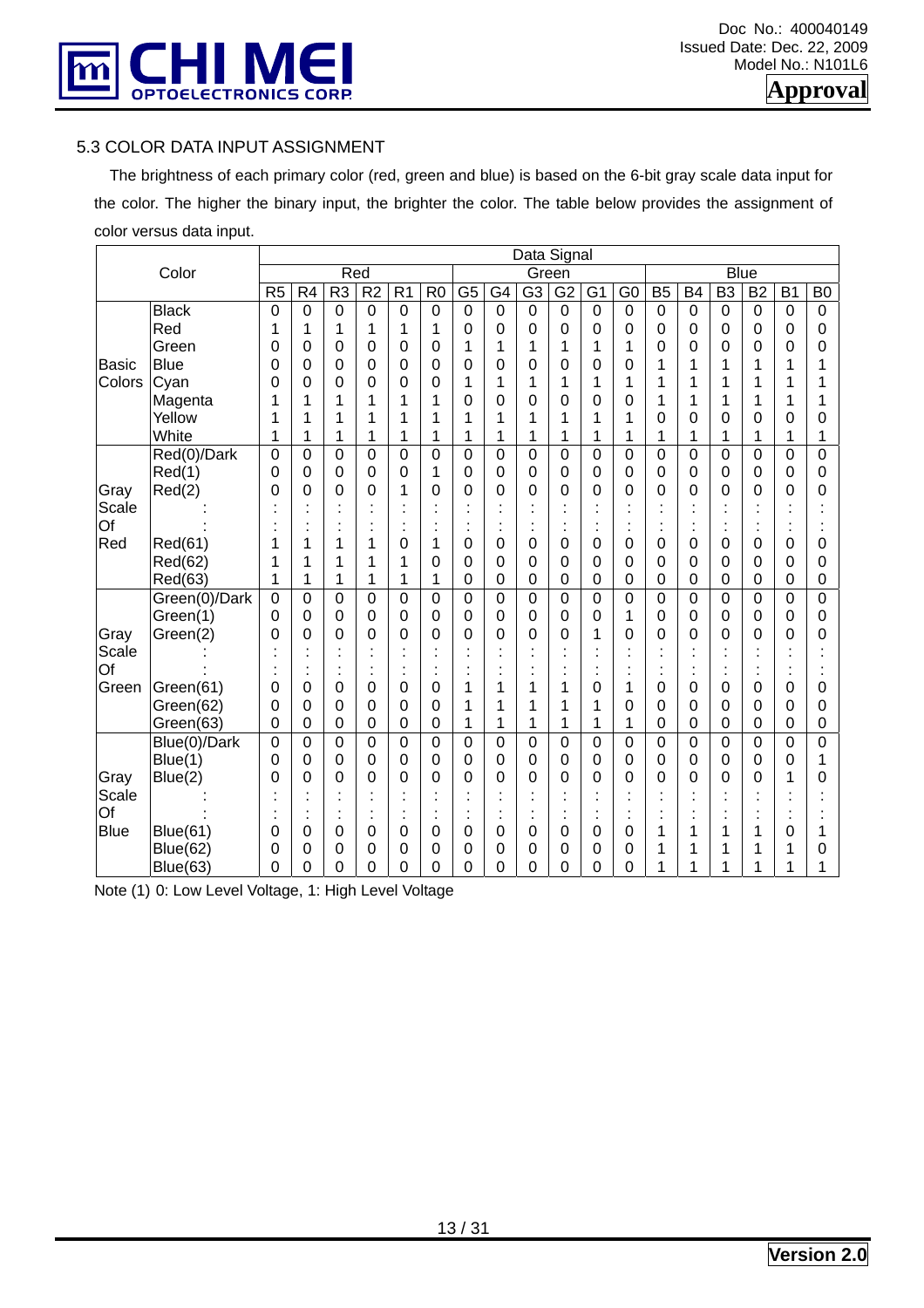

#### 5.4 EDID DATA STRUCTURE

 The EDID (Extended Display Identification Data) data formats are to support displays as defined in the VESA Plug & Display and FPDI standards.

| (decimal)<br>(hex)<br>(binary)<br>(hex)<br>00<br>00000000<br>0<br>0<br>Header<br><b>FF</b><br>1<br>1<br>11111111<br>Header<br>$\overline{2}$<br>$\overline{2}$<br>FF<br>11111111<br>Header<br>3<br>3<br>FF<br>11111111<br>Header<br>FF<br>$\overline{\mathbf{4}}$<br>11111111<br>$\overline{4}$<br>Header<br>5<br>5<br>FF<br>11111111<br>Header<br>6<br>FF<br>11111111<br>6<br>Header<br>$\overline{7}$<br>$\overline{7}$<br>00000000<br>00<br>Header<br>8<br>00001101<br>8<br>0D<br>EISA ID manufacturer name ("CMO")<br>9<br>AF<br>10101111<br>9<br>EISA ID manufacturer name (Compressed ASCII)<br>10<br>0A<br>00011000<br>ID product code (N101L6-L0D)<br>18<br>11<br>00010000<br>0 <sub>B</sub><br>ID product code (hex LSB first; N101L6-L0D)<br>10<br>12<br>OC<br>00<br>00000000<br>ID S/N (fixed "0")<br>13<br>00000000<br>0D<br>00<br>ID S/N (fixed "0")<br>14<br>00000000<br>0E<br>00<br>ID S/N (fixed "0")<br>15<br>0F<br>00000000<br>00<br>ID S/N (fixed "0")<br>16<br>00110011<br>10<br>33<br>Week of manufacture (fixed week code)<br>17<br>11<br>13<br>00010011<br>Year of manufacture (fixed year code)<br>18<br>00000001<br>12<br>01<br>EDID structure version # ("1")<br>19<br>00000011<br>13<br>03<br>EDID revision # ("3")<br>10000000<br>20<br>80<br>14<br>Video I/P definition ("digital")<br>21<br>16<br>00010110<br>15<br>Max H image size ("22.272cm") | Byte # | Byte # | <b>Field Name and Comments</b> | Value | Value    |
|---------------------------------------------------------------------------------------------------------------------------------------------------------------------------------------------------------------------------------------------------------------------------------------------------------------------------------------------------------------------------------------------------------------------------------------------------------------------------------------------------------------------------------------------------------------------------------------------------------------------------------------------------------------------------------------------------------------------------------------------------------------------------------------------------------------------------------------------------------------------------------------------------------------------------------------------------------------------------------------------------------------------------------------------------------------------------------------------------------------------------------------------------------------------------------------------------------------------------------------------------------------------------------------------------------------------------------------------------------------------------------|--------|--------|--------------------------------|-------|----------|
|                                                                                                                                                                                                                                                                                                                                                                                                                                                                                                                                                                                                                                                                                                                                                                                                                                                                                                                                                                                                                                                                                                                                                                                                                                                                                                                                                                                 |        |        |                                |       |          |
|                                                                                                                                                                                                                                                                                                                                                                                                                                                                                                                                                                                                                                                                                                                                                                                                                                                                                                                                                                                                                                                                                                                                                                                                                                                                                                                                                                                 |        |        |                                |       |          |
|                                                                                                                                                                                                                                                                                                                                                                                                                                                                                                                                                                                                                                                                                                                                                                                                                                                                                                                                                                                                                                                                                                                                                                                                                                                                                                                                                                                 |        |        |                                |       |          |
|                                                                                                                                                                                                                                                                                                                                                                                                                                                                                                                                                                                                                                                                                                                                                                                                                                                                                                                                                                                                                                                                                                                                                                                                                                                                                                                                                                                 |        |        |                                |       |          |
|                                                                                                                                                                                                                                                                                                                                                                                                                                                                                                                                                                                                                                                                                                                                                                                                                                                                                                                                                                                                                                                                                                                                                                                                                                                                                                                                                                                 |        |        |                                |       |          |
|                                                                                                                                                                                                                                                                                                                                                                                                                                                                                                                                                                                                                                                                                                                                                                                                                                                                                                                                                                                                                                                                                                                                                                                                                                                                                                                                                                                 |        |        |                                |       |          |
|                                                                                                                                                                                                                                                                                                                                                                                                                                                                                                                                                                                                                                                                                                                                                                                                                                                                                                                                                                                                                                                                                                                                                                                                                                                                                                                                                                                 |        |        |                                |       |          |
|                                                                                                                                                                                                                                                                                                                                                                                                                                                                                                                                                                                                                                                                                                                                                                                                                                                                                                                                                                                                                                                                                                                                                                                                                                                                                                                                                                                 |        |        |                                |       |          |
|                                                                                                                                                                                                                                                                                                                                                                                                                                                                                                                                                                                                                                                                                                                                                                                                                                                                                                                                                                                                                                                                                                                                                                                                                                                                                                                                                                                 |        |        |                                |       |          |
|                                                                                                                                                                                                                                                                                                                                                                                                                                                                                                                                                                                                                                                                                                                                                                                                                                                                                                                                                                                                                                                                                                                                                                                                                                                                                                                                                                                 |        |        |                                |       |          |
|                                                                                                                                                                                                                                                                                                                                                                                                                                                                                                                                                                                                                                                                                                                                                                                                                                                                                                                                                                                                                                                                                                                                                                                                                                                                                                                                                                                 |        |        |                                |       |          |
|                                                                                                                                                                                                                                                                                                                                                                                                                                                                                                                                                                                                                                                                                                                                                                                                                                                                                                                                                                                                                                                                                                                                                                                                                                                                                                                                                                                 |        |        |                                |       |          |
|                                                                                                                                                                                                                                                                                                                                                                                                                                                                                                                                                                                                                                                                                                                                                                                                                                                                                                                                                                                                                                                                                                                                                                                                                                                                                                                                                                                 |        |        |                                |       |          |
|                                                                                                                                                                                                                                                                                                                                                                                                                                                                                                                                                                                                                                                                                                                                                                                                                                                                                                                                                                                                                                                                                                                                                                                                                                                                                                                                                                                 |        |        |                                |       |          |
|                                                                                                                                                                                                                                                                                                                                                                                                                                                                                                                                                                                                                                                                                                                                                                                                                                                                                                                                                                                                                                                                                                                                                                                                                                                                                                                                                                                 |        |        |                                |       |          |
|                                                                                                                                                                                                                                                                                                                                                                                                                                                                                                                                                                                                                                                                                                                                                                                                                                                                                                                                                                                                                                                                                                                                                                                                                                                                                                                                                                                 |        |        |                                |       |          |
|                                                                                                                                                                                                                                                                                                                                                                                                                                                                                                                                                                                                                                                                                                                                                                                                                                                                                                                                                                                                                                                                                                                                                                                                                                                                                                                                                                                 |        |        |                                |       |          |
|                                                                                                                                                                                                                                                                                                                                                                                                                                                                                                                                                                                                                                                                                                                                                                                                                                                                                                                                                                                                                                                                                                                                                                                                                                                                                                                                                                                 |        |        |                                |       |          |
|                                                                                                                                                                                                                                                                                                                                                                                                                                                                                                                                                                                                                                                                                                                                                                                                                                                                                                                                                                                                                                                                                                                                                                                                                                                                                                                                                                                 |        |        |                                |       |          |
|                                                                                                                                                                                                                                                                                                                                                                                                                                                                                                                                                                                                                                                                                                                                                                                                                                                                                                                                                                                                                                                                                                                                                                                                                                                                                                                                                                                 |        |        |                                |       |          |
|                                                                                                                                                                                                                                                                                                                                                                                                                                                                                                                                                                                                                                                                                                                                                                                                                                                                                                                                                                                                                                                                                                                                                                                                                                                                                                                                                                                 |        |        |                                |       |          |
|                                                                                                                                                                                                                                                                                                                                                                                                                                                                                                                                                                                                                                                                                                                                                                                                                                                                                                                                                                                                                                                                                                                                                                                                                                                                                                                                                                                 |        |        |                                |       |          |
|                                                                                                                                                                                                                                                                                                                                                                                                                                                                                                                                                                                                                                                                                                                                                                                                                                                                                                                                                                                                                                                                                                                                                                                                                                                                                                                                                                                 |        |        |                                |       |          |
|                                                                                                                                                                                                                                                                                                                                                                                                                                                                                                                                                                                                                                                                                                                                                                                                                                                                                                                                                                                                                                                                                                                                                                                                                                                                                                                                                                                 | 22     | 16     | Max V image size ("12.53cm")   | 0C    | 00001100 |
| 23<br>17<br>78<br>01111000<br>Display Gamma (Gamma = "2.2")                                                                                                                                                                                                                                                                                                                                                                                                                                                                                                                                                                                                                                                                                                                                                                                                                                                                                                                                                                                                                                                                                                                                                                                                                                                                                                                     |        |        |                                |       |          |
| 24<br>0A<br>00001010<br>18<br>Feature support ("Active off, RGB Color")                                                                                                                                                                                                                                                                                                                                                                                                                                                                                                                                                                                                                                                                                                                                                                                                                                                                                                                                                                                                                                                                                                                                                                                                                                                                                                         |        |        |                                |       |          |
| 25<br>01001011<br>19<br>Rx1, Rx0, Ry1, Ry0, Gx1, Gx0, Gy1, Gy0<br>4B                                                                                                                                                                                                                                                                                                                                                                                                                                                                                                                                                                                                                                                                                                                                                                                                                                                                                                                                                                                                                                                                                                                                                                                                                                                                                                            |        |        |                                |       |          |
| 26<br>1A<br>11100101<br>E <sub>5</sub><br>Bx1, Bx0, By1, By0, Wx1, Wx0, Wy1, Wy0                                                                                                                                                                                                                                                                                                                                                                                                                                                                                                                                                                                                                                                                                                                                                                                                                                                                                                                                                                                                                                                                                                                                                                                                                                                                                                |        |        |                                |       |          |
| 27<br>10001111<br>1B<br>8F<br>$Rx=0.56$                                                                                                                                                                                                                                                                                                                                                                                                                                                                                                                                                                                                                                                                                                                                                                                                                                                                                                                                                                                                                                                                                                                                                                                                                                                                                                                                         |        |        |                                |       |          |
| 28<br>1 <sup>C</sup><br>01011011<br>Ry=0.355<br>5B                                                                                                                                                                                                                                                                                                                                                                                                                                                                                                                                                                                                                                                                                                                                                                                                                                                                                                                                                                                                                                                                                                                                                                                                                                                                                                                              |        |        |                                |       |          |
| 29<br>1D<br>01011001<br>$Gx=0.35$<br>59                                                                                                                                                                                                                                                                                                                                                                                                                                                                                                                                                                                                                                                                                                                                                                                                                                                                                                                                                                                                                                                                                                                                                                                                                                                                                                                                         |        |        |                                |       |          |
| 30<br>1E<br>10010000<br>$Gy = 0.565$<br>90                                                                                                                                                                                                                                                                                                                                                                                                                                                                                                                                                                                                                                                                                                                                                                                                                                                                                                                                                                                                                                                                                                                                                                                                                                                                                                                                      |        |        |                                |       |          |
| 00100111<br>31<br>1F<br>27<br>Bx=0.155                                                                                                                                                                                                                                                                                                                                                                                                                                                                                                                                                                                                                                                                                                                                                                                                                                                                                                                                                                                                                                                                                                                                                                                                                                                                                                                                          |        |        |                                |       |          |
| 00011101<br>32<br>20<br>By=0.115<br>1D                                                                                                                                                                                                                                                                                                                                                                                                                                                                                                                                                                                                                                                                                                                                                                                                                                                                                                                                                                                                                                                                                                                                                                                                                                                                                                                                          |        |        |                                |       |          |
| 33<br>01010000<br>21<br>$Wx = 0.313$<br>50                                                                                                                                                                                                                                                                                                                                                                                                                                                                                                                                                                                                                                                                                                                                                                                                                                                                                                                                                                                                                                                                                                                                                                                                                                                                                                                                      |        |        |                                |       |          |
| 34<br>01010100<br>22<br>$Wy = 0.329$<br>54                                                                                                                                                                                                                                                                                                                                                                                                                                                                                                                                                                                                                                                                                                                                                                                                                                                                                                                                                                                                                                                                                                                                                                                                                                                                                                                                      |        |        |                                |       |          |
| 35<br>00000000<br>23<br>00<br>Established timings 1                                                                                                                                                                                                                                                                                                                                                                                                                                                                                                                                                                                                                                                                                                                                                                                                                                                                                                                                                                                                                                                                                                                                                                                                                                                                                                                             |        |        |                                |       |          |
| 36<br>00000000<br>24<br>00<br><b>Established timings 2</b>                                                                                                                                                                                                                                                                                                                                                                                                                                                                                                                                                                                                                                                                                                                                                                                                                                                                                                                                                                                                                                                                                                                                                                                                                                                                                                                      |        |        |                                |       |          |
| 37<br>00<br>00000000<br>25<br>Manufacturer's reserved timings                                                                                                                                                                                                                                                                                                                                                                                                                                                                                                                                                                                                                                                                                                                                                                                                                                                                                                                                                                                                                                                                                                                                                                                                                                                                                                                   |        |        |                                |       |          |
| 38<br>00000001<br>26<br>01<br>Standard timing ID # 1                                                                                                                                                                                                                                                                                                                                                                                                                                                                                                                                                                                                                                                                                                                                                                                                                                                                                                                                                                                                                                                                                                                                                                                                                                                                                                                            |        |        |                                |       |          |
| 39<br>00000001<br>27<br>01<br>Standard timing ID # 1                                                                                                                                                                                                                                                                                                                                                                                                                                                                                                                                                                                                                                                                                                                                                                                                                                                                                                                                                                                                                                                                                                                                                                                                                                                                                                                            |        |        |                                |       |          |
| 40<br>00000001<br>28<br>01<br>Standard timing ID # 2                                                                                                                                                                                                                                                                                                                                                                                                                                                                                                                                                                                                                                                                                                                                                                                                                                                                                                                                                                                                                                                                                                                                                                                                                                                                                                                            |        |        |                                |       |          |
| 41<br>00000001<br>29<br>Standard timing ID # 2<br>01                                                                                                                                                                                                                                                                                                                                                                                                                                                                                                                                                                                                                                                                                                                                                                                                                                                                                                                                                                                                                                                                                                                                                                                                                                                                                                                            |        |        |                                |       |          |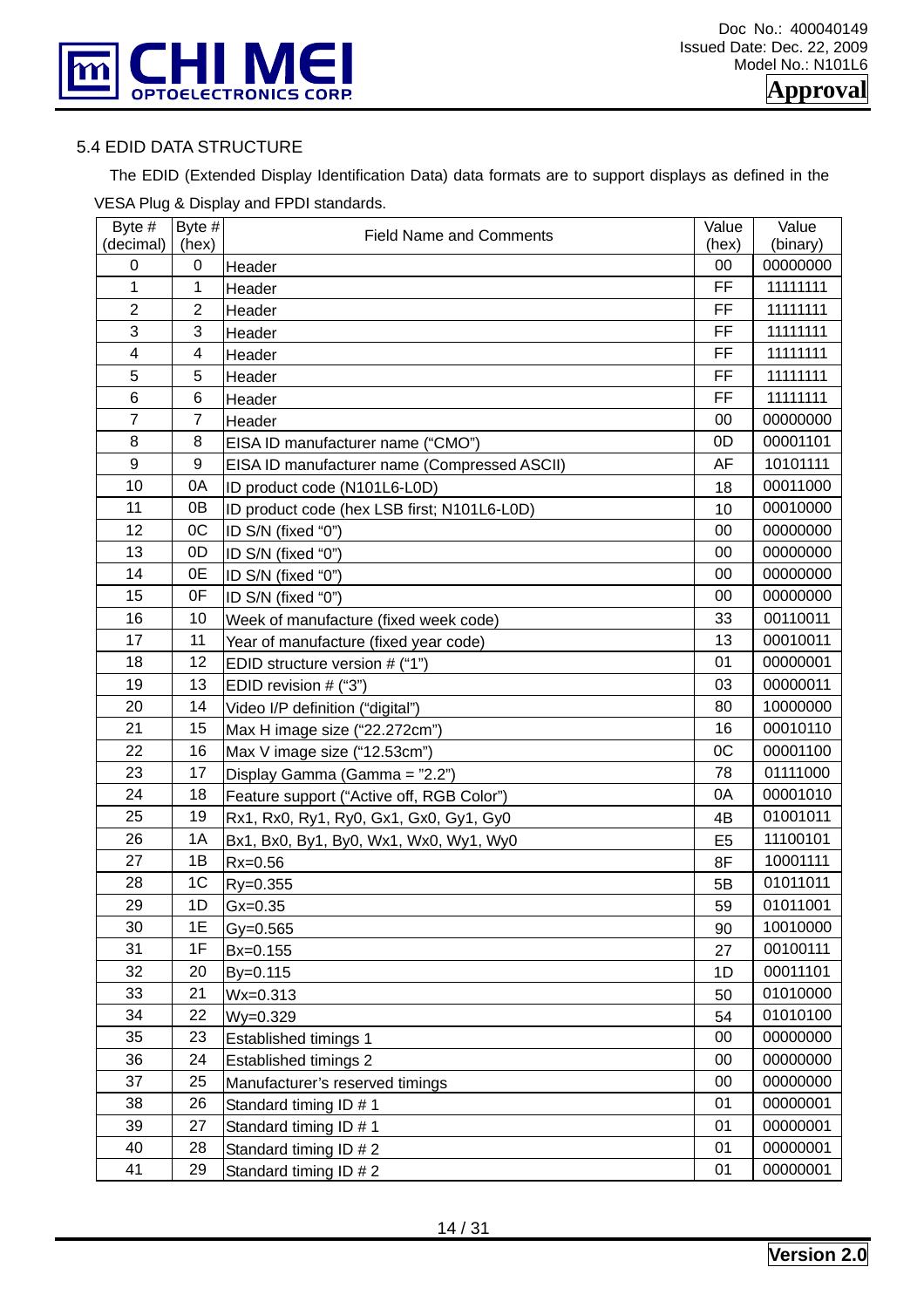

| Byte #<br>(decimal) | Byte #<br>(hex) | <b>Field Name and Comments</b>                                                            | Value       | Value                |
|---------------------|-----------------|-------------------------------------------------------------------------------------------|-------------|----------------------|
| 42                  | 2A              |                                                                                           | (hex)<br>01 | (binary)<br>00000001 |
| 43                  | 2B              | Standard timing ID # 3<br>Standard timing ID # 3                                          | 01          | 00000001             |
| 44                  | 2C              | Standard timing ID # 4                                                                    | 01          | 00000001             |
| 45                  | 2D              | Standard timing ID # 4                                                                    | 01          | 00000001             |
| 46                  | 2E              | Standard timing ID # 5                                                                    | 01          | 00000001             |
| 47                  | 2F              | Standard timing ID # 5                                                                    | 01          | 00000001             |
| 48                  | 30              | Standard timing ID # 6                                                                    | 01          | 00000001             |
| 49                  | 31              | Standard timing ID # 6                                                                    | 01          | 00000001             |
| 50                  | 32              | Standard timing ID #7                                                                     | 01          | 00000001             |
| 51                  | 33              | Standard timing ID #7                                                                     | 01          | 00000001             |
| 52                  | 34              | Standard timing ID # 8                                                                    | 01          | 00000001             |
| 53                  | 35              | Standard timing ID # 8                                                                    | 01          | 00000001             |
| 54                  | 36              | Detailed timing description # 1 Pixel clock ("54.2MHz", According to<br>VESA CVT Rev1.1)  | 2C          | 00101100             |
| 55                  | 37              | # 1 Pixel clock (hex LSB first)                                                           | 15          | 00010101             |
| 56                  | 38              | # 1 H active ("1024")                                                                     | 00          | 00000000             |
| 57                  | 39              | #1 H blank ("362")                                                                        | 6A          | 01101010             |
| 58                  | 3A              | # 1 H active : H blank ("1024 : 362")                                                     | 41          | 01000001             |
| 59                  | 3B              | # 1 V active ("600")                                                                      | 58          | 01011000             |
| 60                  | 3C              | # 1 V blank ("52")                                                                        | 34          | 00110100             |
| 61                  | 3D              | # 1 V active : V blank ("600 :52")                                                        | 20          | 00100000             |
| 62                  | 3E              | # 1 H sync offset ("109")                                                                 | 6D          | 01101101             |
| 63                  | 3F              | # 1 H sync pulse width ("72")                                                             | 48          | 01001000             |
| 64                  | 40              | # 1 V sync offset : V sync pulse width ("7 : 13")                                         | 7D          | 01111101             |
| 65                  | 41              | #1 H sync offset: H sync pulse width: V sync offset: V sync width<br>("109: 72 : 7 : 13") | 00          | 00000000             |
| 66                  | 42              | # 1 H image size ("222 mm")                                                               | DE          | 11011110             |
| 67                  | 43              | #1 V image size ("125 mm")                                                                | 7D          | 01111101             |
| 68                  | 44              | # 1 H image size : V image size ("222 : 125")                                             | 00          | 00000000             |
| 69                  | 45              | #1 H boarder ("0")                                                                        | 00          | 00000000             |
| 70                  | 46              | # 1 V boarder ("0")                                                                       | 00          | 00000000             |
| 71                  | 47              | #1 Non-interlaced, Normal, no stereo, Separate sync, H/V pol<br>Negatives                 | 18          | 00011000             |
| 72                  | 48              | Detailed timing description #2                                                            | 00          | 00000000             |
| 73                  | 49              | $# 2$ Flag                                                                                | 00          | 00000000             |
| 74                  | 4A              | #2 Reserved                                                                               | 00          | 00000000             |
| 75                  | 4B              | # 2 FE (hex) defines ASCII string (Model Name "N101L6-L0D",<br>ASCII)                     | <b>FE</b>   | 11111110             |
| 76                  | 4C              | $# 2$ Flag                                                                                | 00          | 00000000             |
| 77                  | 4D              | # 2 1st character of name ("N")                                                           | 4E          | 01001110             |
| 78                  | 4E              | # 2 2nd character of name ("1")                                                           | 31          | 00110001             |
| 79                  | 4F              | # 2 3rd character of name ("0")                                                           | 30          | 00110000             |
| 80                  | 50              | # 2 4th character of name ("1")                                                           | 31          | 00110001             |
| 81                  | 51              | # 2 5th character of name ("L")                                                           | 4C          | 01001100             |
| 82                  | 52              | # 2 6th character of name ("6")                                                           | 36          | 00110110             |
| 83<br>84            | 53              | # 2 7th character of name ("-")                                                           | 2D<br>4C    | 00101101<br>01001100 |
|                     | 54              | # 2 8th character of name ("L")                                                           |             |                      |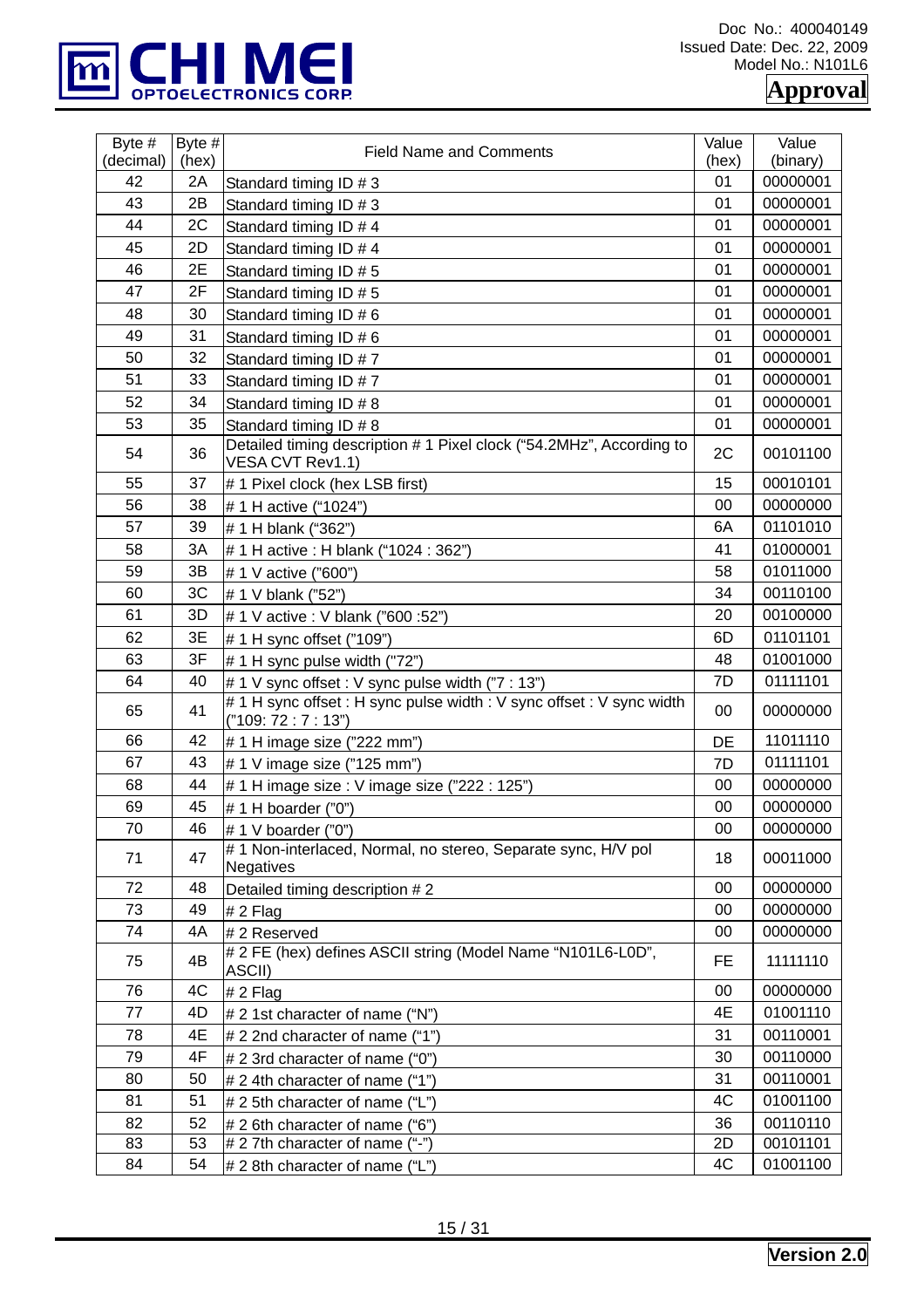

Doc No.: 400040149 Issued Date: Dec. 22, 2009 Model No.: N101L6

**Approval** 

| Byte #<br>(decimal) | Byte #<br>(hex) | <b>Field Name and Comments</b>                                       | Value<br>(hex) | Value<br>(binary) |
|---------------------|-----------------|----------------------------------------------------------------------|----------------|-------------------|
| 85                  | 55              | # 2 9th character of name ("0")                                      | 30             | 00110000          |
| 86                  | 56              | # 2 9th character of name ("D")                                      | 44             | 01000100          |
| 87                  | 57              | # 2 New line character indicates end of ASCII string                 | 0A             | 00001010          |
| 88                  | 58              | # 2 Padding with "Blank" character                                   | 20             | 00100000          |
| 89                  | 59              | # 2 Padding with "Blank" character                                   | 20             | 00100000          |
| 90                  | 5A              | Detailed timing description #3                                       | 00             | 00000000          |
| 91                  | 5B              | #3 Flag                                                              | 00             | 00000000          |
| 92                  | 5C              | #3 Reserved                                                          | 00             | 00000000          |
| 93                  | 5D              | # 3 FE (hex) defines ASCII string (Vendor "CMO", ASCII)              | <b>FE</b>      | 11111110          |
| 94                  | 5E              | # 3 Flag                                                             | 00             | 00000000          |
| 95                  | 5F              | # 3 1st character of string ("C")                                    | 43             | 01000011          |
| 96                  | 60              | # 3 2nd character of string ("M")                                    | 4D             | 01001101          |
| 97                  | 61              | # 3 3rd character of string ("O")                                    | 4F             | 01001111          |
| 98                  | 62              | # 3 New line character indicates end of ASCII string                 | 0A             | 00001010          |
| 99                  | 63              | #3 Padding with "Blank" character                                    | 20             | 00100000          |
| 100                 | 64              | #3 Padding with "Blank" character                                    | 20             | 00100000          |
| 101                 | 65              | # 3 Padding with "Blank" character                                   | 20             | 00100000          |
| 102                 | 66              | #3 Padding with "Blank" character                                    | 20             | 00100000          |
| 103                 | 67              | # 3 Padding with "Blank" character                                   | 20             | 00100000          |
| 104                 | 68              | # 3 Padding with "Blank" character                                   | 20             | 00100000          |
| 105                 | 69              | #3 Padding with "Blank" character                                    | 20             | 00100000          |
| 106                 | 6A              | #3 Padding with "Blank" character                                    | 20             | 00100000          |
| 107                 | 6B              | #3 Padding with "Blank" character                                    | 20             | 00100000          |
| 108                 | 6C              | Detailed timing description #4                                       | 00             | 00000000          |
| 109                 | 6D              | #4 Flag                                                              | 00             | 00000000          |
| 110                 | 6E              | #4 Reserved                                                          | 00             | 00000000          |
| 111                 | 6F              | # 4 FE (hex) defines ASCII string (Model Name"N101L6-L0D",<br>ASCII) | <b>FE</b>      | 11111110          |
| 112                 | 70              | #4 Flag                                                              | 00             | 00000000          |
| 113                 | 71              | #4 1st character of name ("N")                                       | 4E             | 01001110          |
| 114                 | 72              | #4 2nd character of name ("1")                                       | 31             | 00110001          |
| 115                 | 73              | #4 3rd character of name ("0")                                       | 30             | 00110000          |
| 116                 | 74              | #44th character of name ("1")                                        | 31             | 00110001          |
| 117                 | 75              | #45th character of name ("L")                                        | 4C             | 01001100          |
| 118                 | 76              | #4 6th character of name ("6")                                       | 36             | 00110110          |
| 119                 | 77              | #47th character of name ("-")                                        | 2D             | 00101101          |
| 120                 | 78              | #4 8th character of name ("L")                                       | 4C             | 01001100          |
| 121                 | 79              | #4 9th character of name ("0")                                       | 30             | 00110000          |
| 122                 | 7Α              | # 4 9th character of name ("D")                                      | 44             | 01000100          |
| 123                 | 7В              | #4 New line character indicates end of ASCII string                  | 0A             | 00001010          |
| 124                 | 7C              | # 4 Padding with "Blank" character                                   | 20             | 00100000          |
| 125                 | 7D              | # 4 Padding with "Blank" character                                   | 20             | 00100000          |
| 126                 | 7E              | <b>Extension flag</b>                                                | 00             | 00000000          |
| 127                 | 7F              | Checksum                                                             | 47             | 01000111          |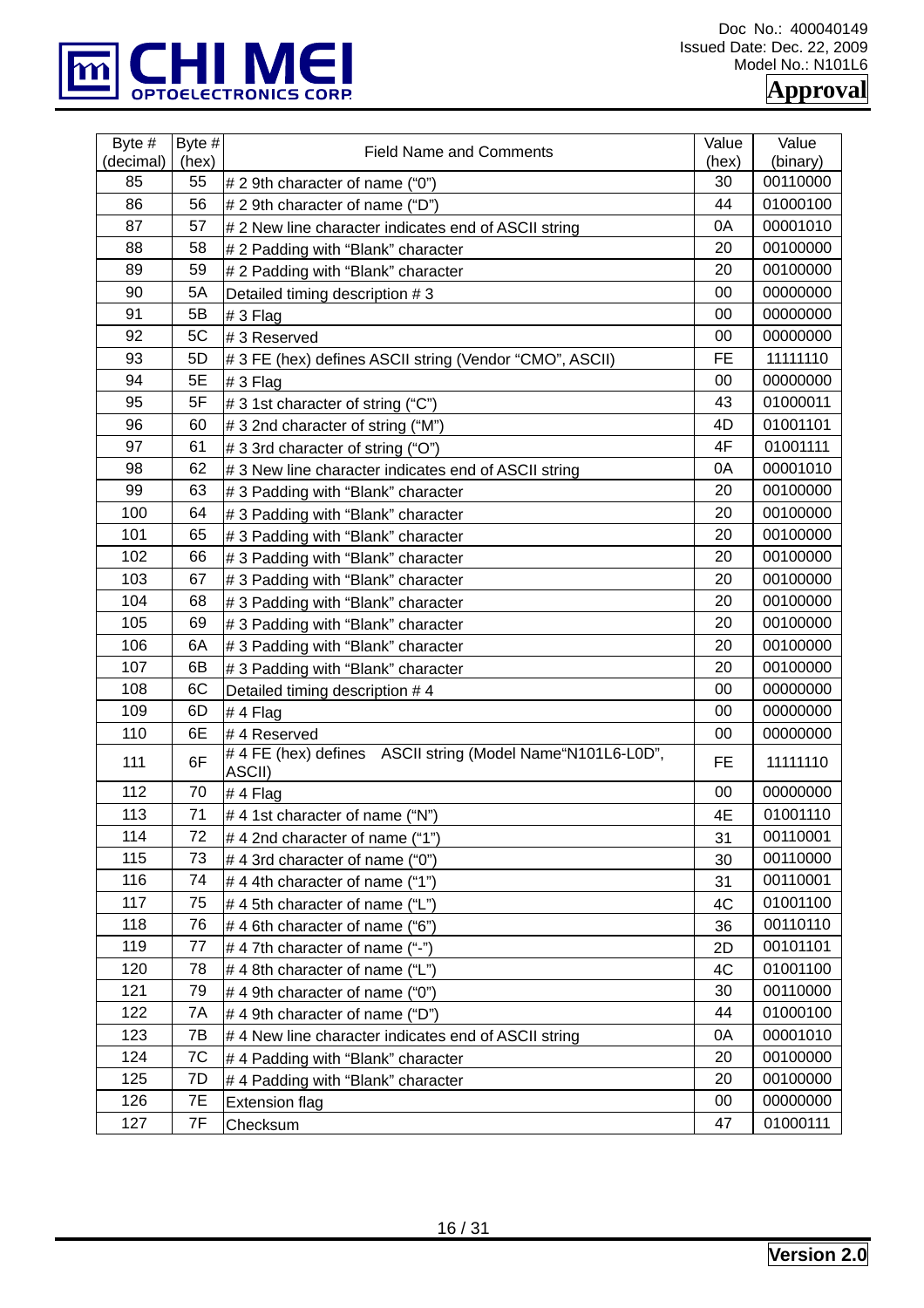

## 6. CONVERTER SPECIFICATION

#### 6.1 ABSOLUTE MAXIMUM RATINGS

| Symbol   | Ratings        |
|----------|----------------|
| LED VCCS | $-0.3 - 25V$   |
| LED PWM  | $-0.3V - 5.5$  |
| LED EN   | $-0.3V - 5.5V$ |

#### 6.2 RECOMMENDED OPERATING RATINGS

| Parameter                             | Symbol                          |                      | Value    |                         | <b>Note</b> |        |     |
|---------------------------------------|---------------------------------|----------------------|----------|-------------------------|-------------|--------|-----|
|                                       |                                 | Min.                 | Typ.     | Max.                    |             |        |     |
| Converter Input power supply voltage  |                                 | LED VCCS             | 5.0      | 12.0                    | 21.0        | V      |     |
| Converter Rush Current                |                                 | ILED <sub>RUSH</sub> |          |                         | 1.5         | A      |     |
|                                       | Converter Initial Stage Current |                      |          |                         | 1.5         | A      |     |
| Enable Control Level                  | Backlight On                    | LED EN               | 2.3      |                         | 5.5         | V      |     |
|                                       | <b>Backlight Off</b>            |                      | $\Omega$ |                         | 0.5         | $\vee$ |     |
| <b>PWM Control Level</b>              | PWM High Level                  | LED PWM              | 2.3      |                         | 5.5         | $\vee$ |     |
|                                       | <b>PWM Low Level</b>            |                      | 0        |                         | 0.5         | $\vee$ |     |
|                                       |                                 |                      | 10       |                         | 100         | $\%$   |     |
| <b>PWM Control Duty Ratio</b>         |                                 |                      | 5        |                         | 100         | %      | (2) |
| PWM Control Permissive Ripple Voltage |                                 | VPWM_pp              |          |                         | 100         | mV     |     |
| <b>PWM Control Frequency</b>          | t <sub>PWM</sub>                | 190                  |          | 2K                      | Hz          | (3)    |     |
|                                       | Vin=Min.                        |                      | 294      | 361                     | 428         | mA     |     |
| Converter Input Current               | Vin=Typ.                        | $I_{LED}$            | 122      | 151                     | 179         | mA     |     |
|                                       | Vin=Max.                        |                      | 70       | Unit<br>86<br>102<br>mA |             |        |     |

Note (1) ILED $_{RUSH}$ : the maximum current when LED\_VCCS is rising,

ILED<sub>IS</sub>: the maximum current of the first 100ms after power-on,

Measurement Conditions: Shown as the following figure. LED\_VCCS = Typ, Ta = 25 ± 2 °C,  $f_{\text{PWM}}$  = 200 Hz, Duty=100%.

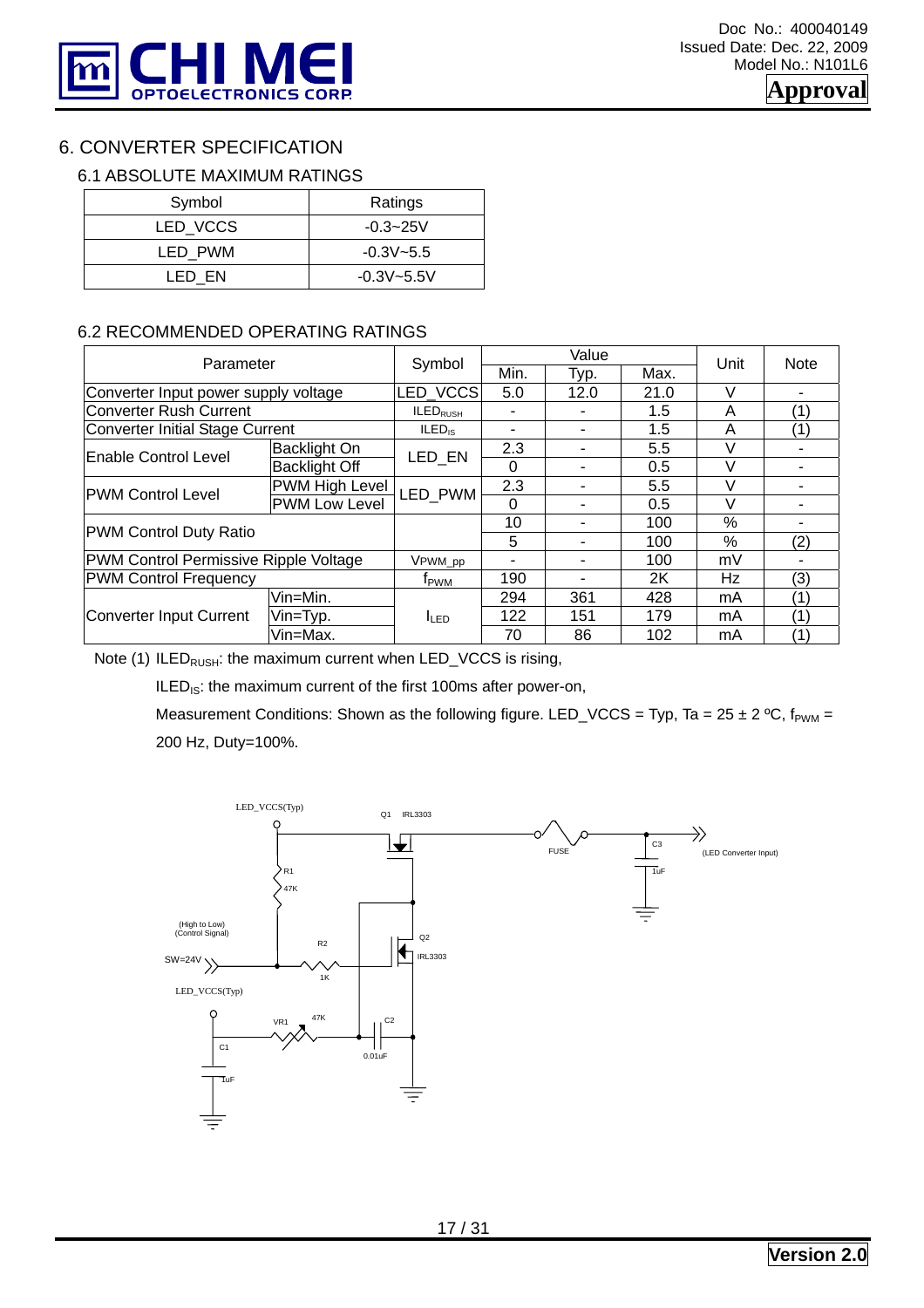

#### **VLED rising time is 0.5ms**



Note (2) If the PWM control duty ratio is less than 10%, there is some possibility that acoustic noise or backlight flash can be found. And it is also difficult to control the brightness linearity.

Note (3) If PWM control frequency is applied in the range less than 1KHz, the "waterfall" phenomenon on the screen may be found. To avoid the issue, it's a suggestion that PWM control frequency should follow the criterion as below.

> PWM control frequency  $f_{\text{PWM}}$  should be in the range  $(N + 0.33) * f$  f from  $(N + 0.66) * f$ *N* : Integer  $(N \ge 3)$ *f* : Frame rate

Note  $(4)$  The specified LED power supply current is under the conditions at "LED VCCS = Min., Typ., Max.", Ta =  $25 \pm 2$  °C,  $f_{\text{PWM}}$  = 200 Hz, Duty=100%.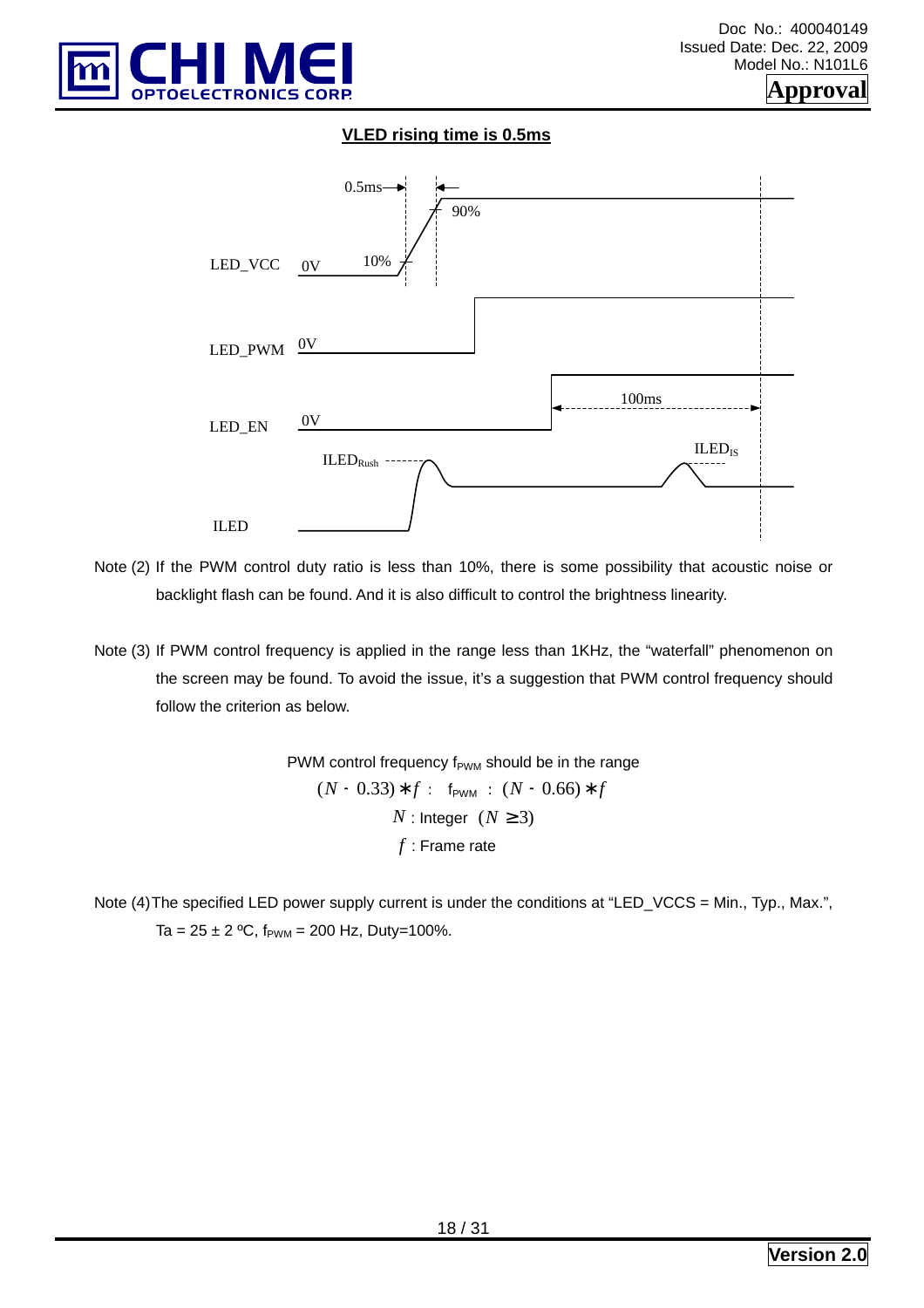

## 7. INTERFACE TIMING

#### 7.1 INPUT SIGNAL TIMING SPECIFICATIONS

The input signal timing specifications are shown as the following table and timing diagram.

| Signal      | ltem                                   | Symbol | Min.          | Typ.  | Max.    | Unit       | Note |
|-------------|----------------------------------------|--------|---------------|-------|---------|------------|------|
| <b>DCLK</b> | Frequency                              | 1/Tc   | 39.57         | 43.97 | 54.2    | <b>MHz</b> |      |
|             | <b>Vertical Total Time</b>             | TV     | 604           | 619   | 652     | тн         |      |
|             | Vertical Active Display Period         | TVD    | 600           | 600   | 600     | TН         |      |
| DE          | <b>Vertical Active Blanking Period</b> | TVB    | <b>TV-TVD</b> | 19    | TV-TVDl | тн         |      |
|             | Horizontal Total Time                  | TН     | 1106          | 1184  | 1386    | Tc         |      |
|             | Horizontal Active Display Period       | THD    | 1024          | 1024  | 1024    | Tc         |      |
|             | Horizontal Active Blanking Period      | тнв    | TH-THD        | 160   | TH-THD  | Tc         |      |

Note (1) Because this module is operated by DE only mode, Hsync and Vsync are ignored.



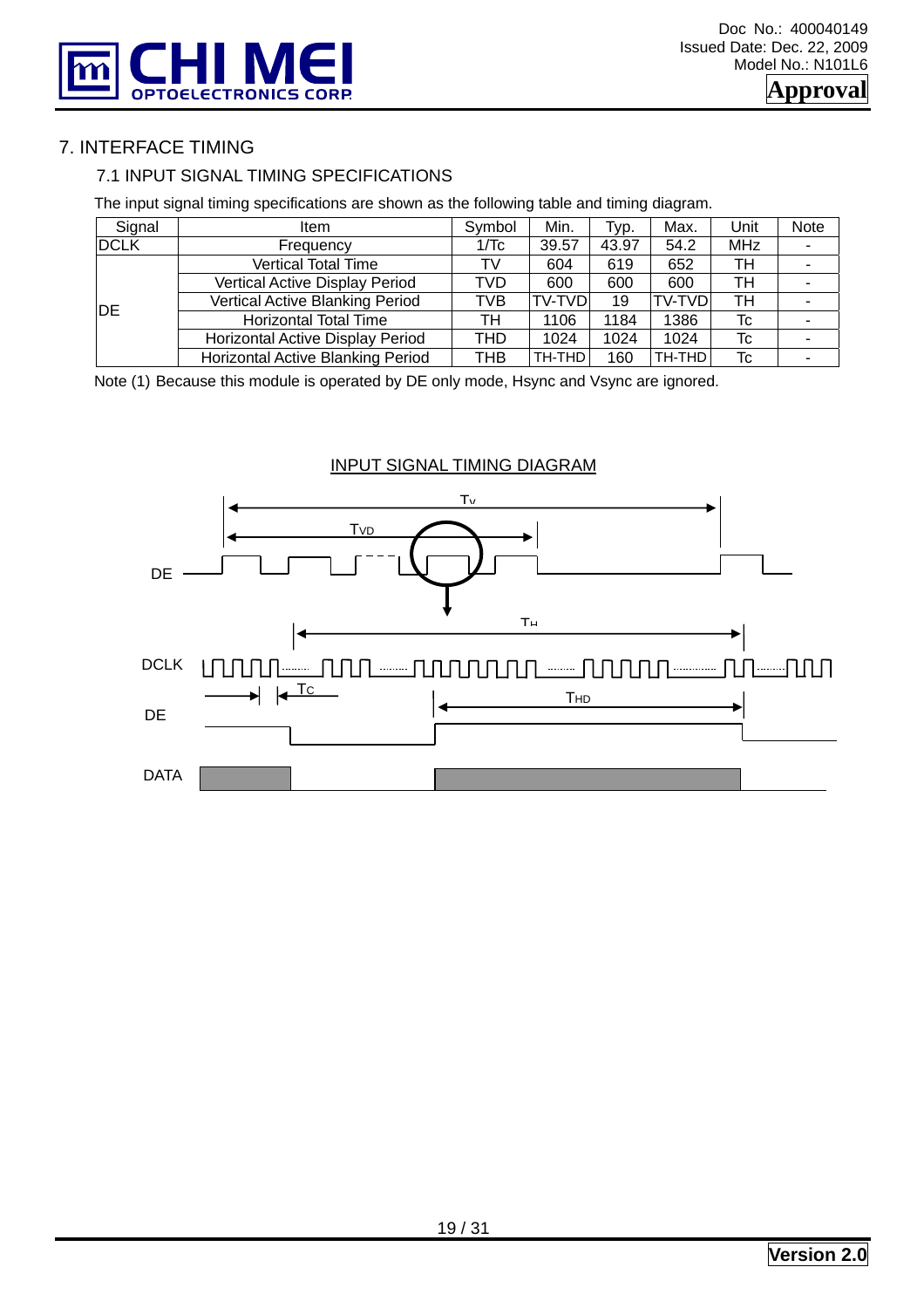

## 7.2 POWER ON/OFF SEQUENCE



#### Timing Specifications:

| 0.5 | t1      | 10 <sub>ms</sub> |
|-----|---------|------------------|
| 0   | t2      | 50 <sub>ms</sub> |
| 0   | tЗ      | 50 ms            |
|     | t4      | 500 ms           |
|     | t5      | 200 ms           |
|     | t6      | 200 ms           |
| 0.5 | t7      | 10 <sub>ms</sub> |
| 0.5 | tΔ      | 10 <sub>ms</sub> |
| 0   | te      | 10 <sub>ms</sub> |
|     | $t_{C}$ | 10 <sub>ms</sub> |
|     | tn      | 10 <sub>ms</sub> |
|     | t⊧      | 10 <sub>ms</sub> |
|     | tF      | 10 ms            |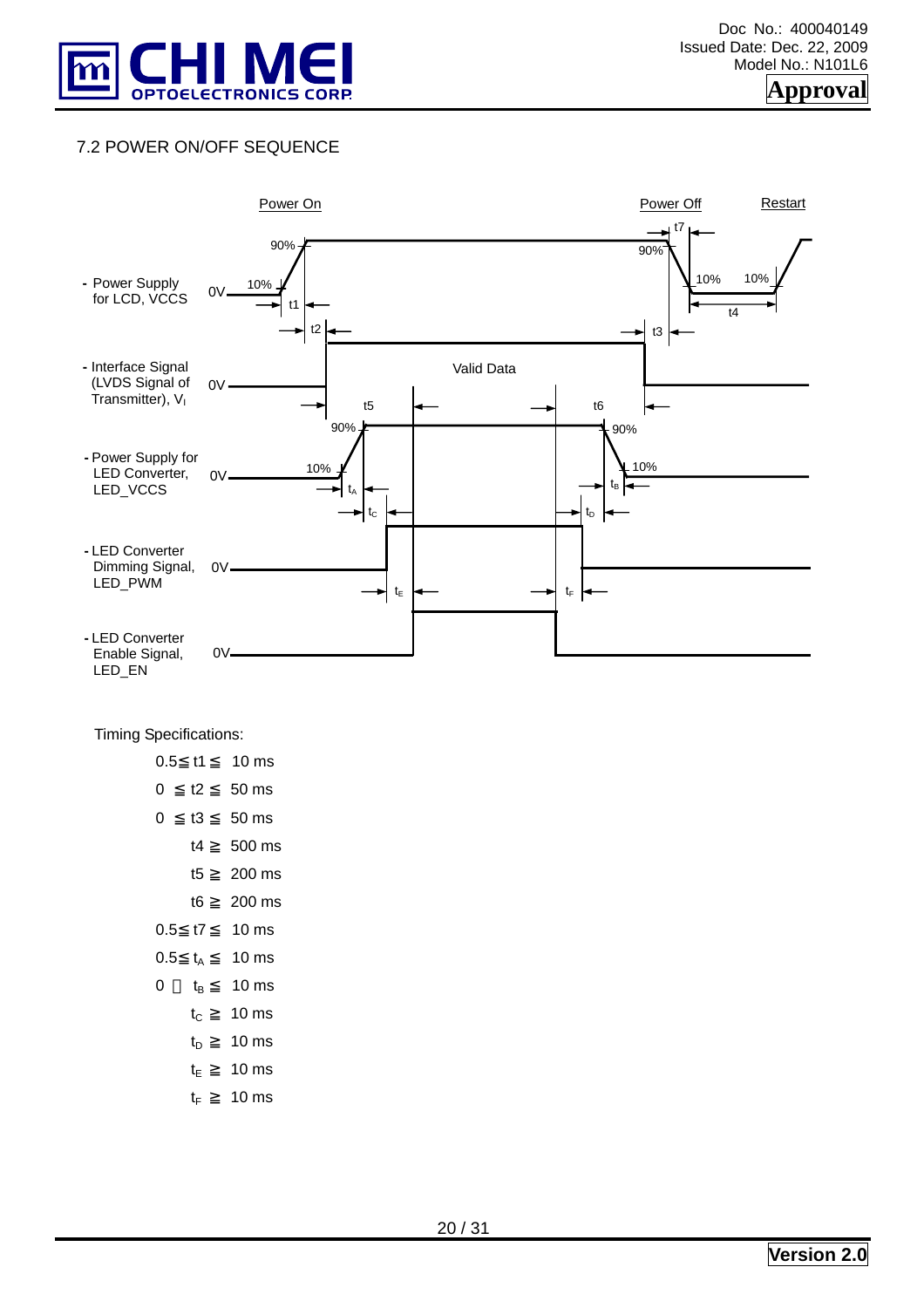

- Note (1) Please follow the power on/off sequence described above. Otherwise, the LCD module might be damaged.
- Note (2) Please avoid floating state of interface signal at invalid period. When the interface signal is invalid, be sure to pull down the power supply of LCD VCCS to 0 V.
- Note (3) The backlight must be turned on after the power supply for the logic and the interface signal is valid. The backlight must be turned off before the power supply for the logic and the interface signal is invalid
- Note (4) Please follow the LED converter power sequence as above. If the customer could not follow, it might cause backlight flash issue during display ON/OFF or damage the LED backlight controller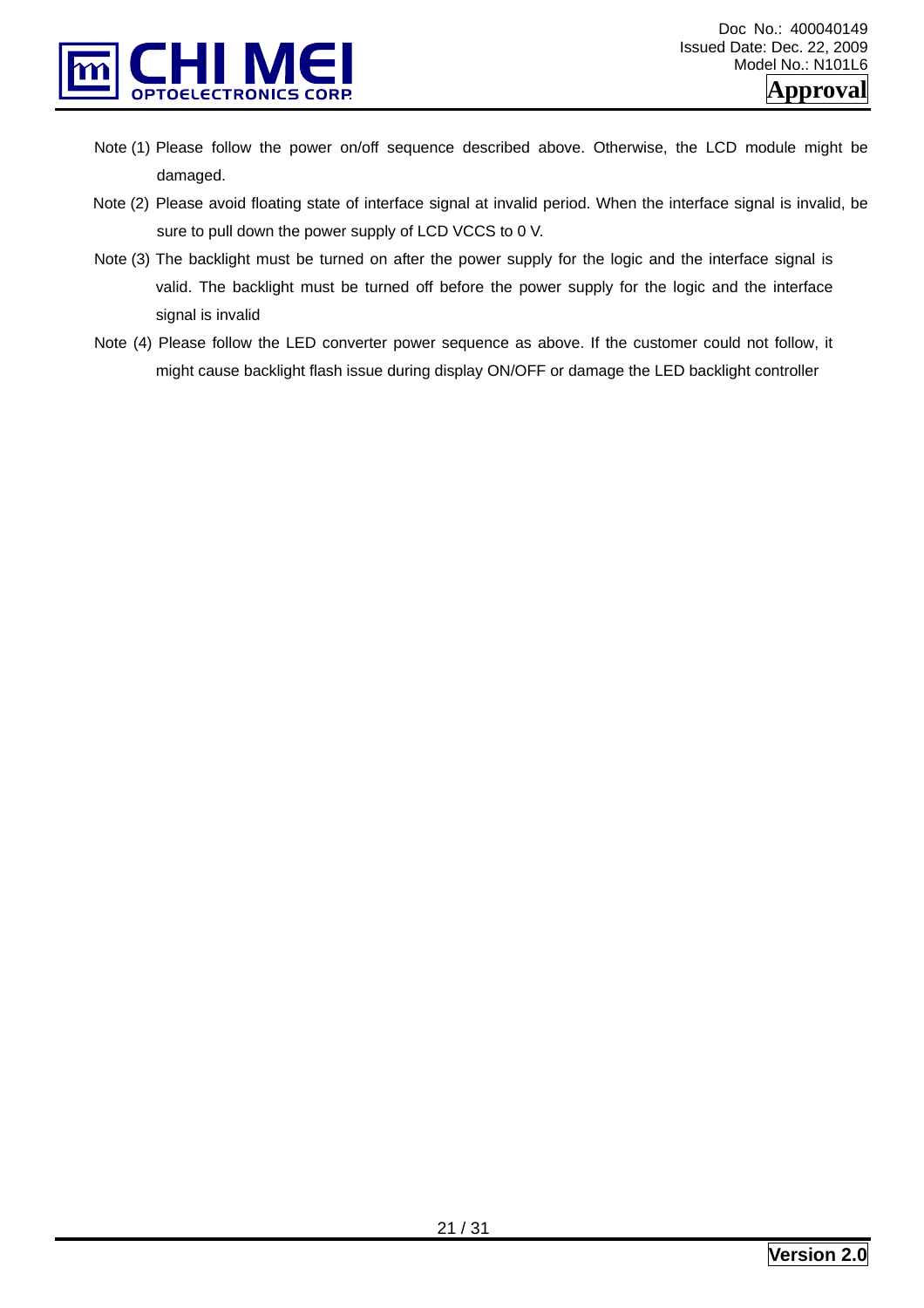

## 8. OPTICAL CHARACTERISTICS

#### 8.1 TEST CONDITIONS

| Item                               | Symbol | Value                                                         | Unit   |
|------------------------------------|--------|---------------------------------------------------------------|--------|
| Ambient Temperature                | la     | $25 + 2$                                                      | $\sim$ |
| <b>Ambient Humidity</b>            | Ha     | $50+10$                                                       | %RH    |
| Supply Voltage                     | Vcc.   | 3.3                                                           |        |
| Input Signal                       |        | According to typical value in "3. ELECTRICAL CHARACTERISTICS" |        |
| <b>LED Light Bar Input Current</b> |        | 60                                                            | mA     |

 The measurement methods of optical characteristics are shown in Section 8.2. The following items should be measured under the test conditions described in Section 8.1 and stable environment shown in Note (5).

#### 8.2 OPTICAL SPECIFICATIONS

| Item                        |             | Symbol                  | Condition                                   | Min.            | Typ.           | Max.            | Unit                     | <b>Note</b>      |
|-----------------------------|-------------|-------------------------|---------------------------------------------|-----------------|----------------|-----------------|--------------------------|------------------|
| <b>Contrast Ratio</b>       |             | CR                      |                                             | 400             | 500            |                 |                          | (2), (5),<br>(7) |
| Response Time               |             | $T_R$                   |                                             | ۰               | 3              | 8               | ms                       |                  |
|                             |             | $T_F$                   |                                             | ۰               | $\overline{7}$ | 12              | ms                       | (3), (7)         |
| Average Luminance of White  |             | LAVE                    |                                             | 160             | 200            |                 | $\text{cd/m}^2$          | (4), (5),<br>(7) |
|                             | Red         | Rx                      |                                             |                 | 0.560          |                 |                          |                  |
| Color<br>Chromaticity       |             | <b>Ry</b>               | $\theta_x = 0^\circ$ , $\theta_y = 0^\circ$ | TYP.<br>$-0.03$ | 0.355          | TYP.<br>$+0.03$ | ٠                        | (1), (7)         |
|                             | Green       | Gx                      | <b>Viewing Normal Angle</b>                 |                 | 0.350          |                 | ٠                        |                  |
|                             |             | Gy                      |                                             |                 | 0.565          |                 | ۰                        |                  |
|                             | <b>Blue</b> | <b>Bx</b>               |                                             |                 | 0.155          |                 |                          |                  |
|                             |             | By                      |                                             |                 | 0.115          |                 |                          |                  |
|                             | White       | Wx                      |                                             |                 | 0.313          |                 |                          |                  |
|                             |             | Wy                      |                                             |                 | 0.329          |                 | $\overline{\phantom{0}}$ |                  |
|                             |             | $\theta_x +$            |                                             | 40              | 45             |                 |                          |                  |
|                             | Horizontal  | $\theta_{x}$ -          |                                             | 40              | 45             | ٠               |                          | (1), (5),        |
| Viewing Angle               |             | $\theta$ <sub>Y</sub> + | $CR \ge 10$                                 | 15              | 20             | ۰               | Deg.                     | (7)              |
|                             | Vertical    | $\theta$ <sub>Y</sub> - |                                             | 40              | 45             | ٠               |                          |                  |
| White Variation of 5 Points |             | $\delta W_{5p}$         | $\theta_x = 0^\circ$ , $\theta_y = 0^\circ$ | 80              |                |                 | $\%$                     | (5), (6),<br>(7) |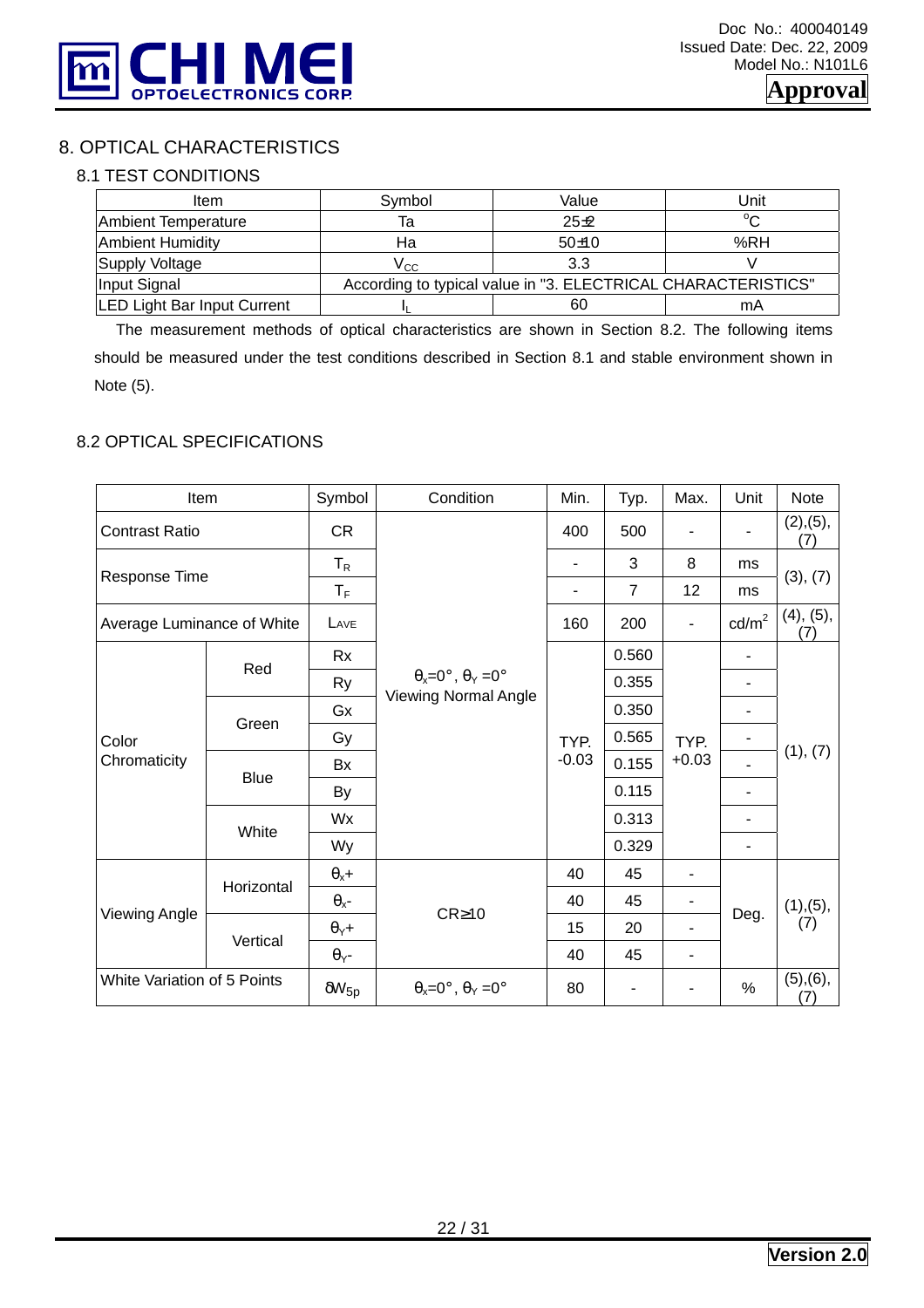

Note (1) Definition of Viewing Angle (θx, θy):



#### Note (2) Definition of Contrast Ratio (CR):

The contrast ratio can be calculated by the following expression.

Contrast Ratio (CR) = L63 / L0

L63: Luminance of gray level 63

L 0: Luminance of gray level 0

 $CR = CR(1)$ 

CR (X) is corresponding to the Contrast Ratio of the point X at Figure in Note (6).

Note (3) Definition of Response Time  $(T_R, T_F)$ :

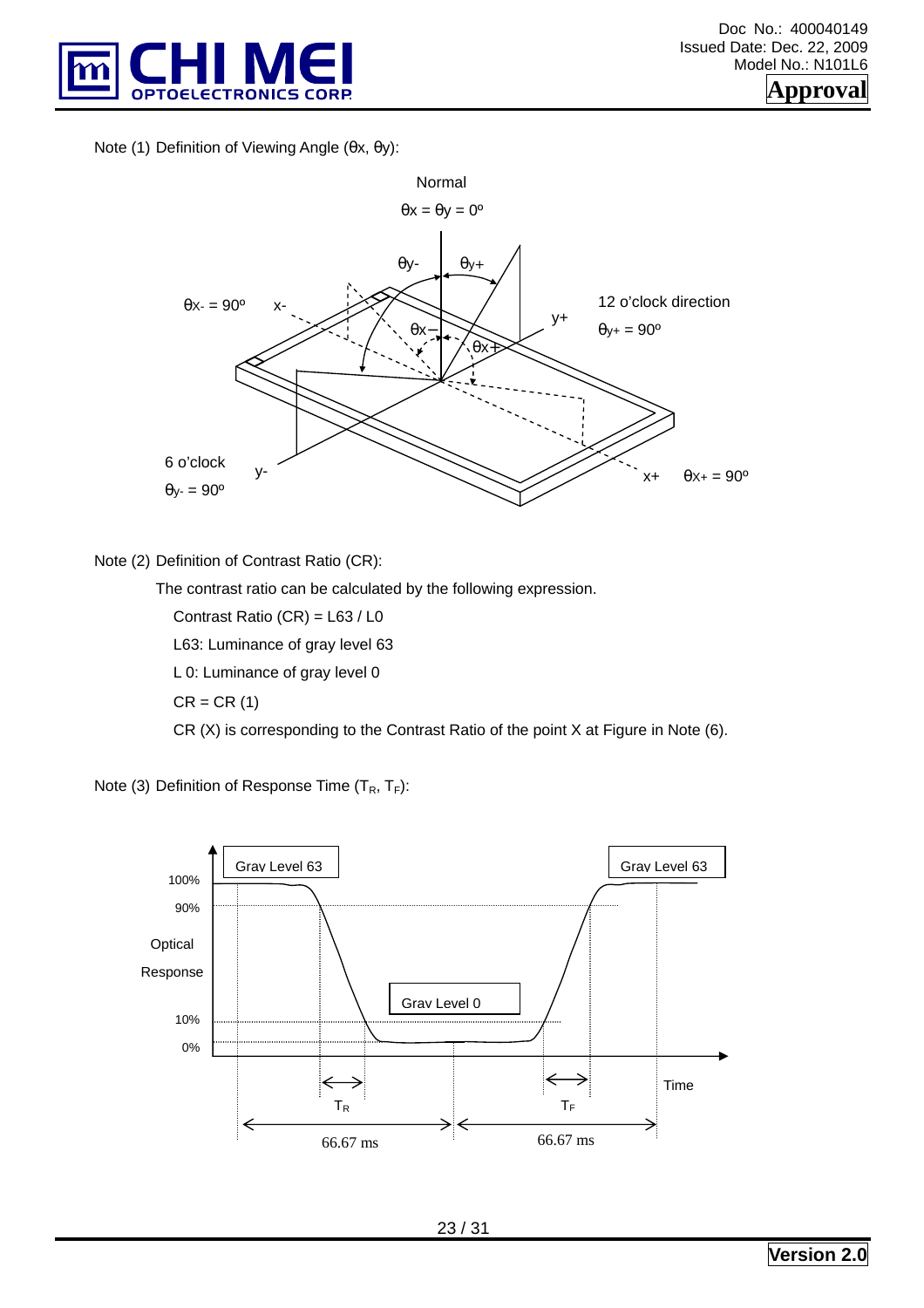

Note (4) Definition of Average Luminance of White  $(L_{AVE})$ :

Measure the luminance of gray level 63 at 5 points

 $L_{AVF} = [L (1) + L (2) + L (3) + L (4) + L (5)] / 5$ 

 $L(x)$  is corresponding to the luminance of the point X at Figure in Note (6)

Note (5) Measurement Setup:

 The LCD module should be stabilized at given temperature for 20 minutes to avoid abrupt temperature change during measuring. In order to stabilize the luminance, the measurement should be executed after lighting Backlight for 20 minutes in a windless room.



Note (6) Definition of White Variation (δW):

Measure the luminance of gray level 63 at 5 points

δW = {Minimum [L (1), L (2), L (3), L (4), L (5)] / Maximum [L (1), L (2), L (3), L (4), L (5)]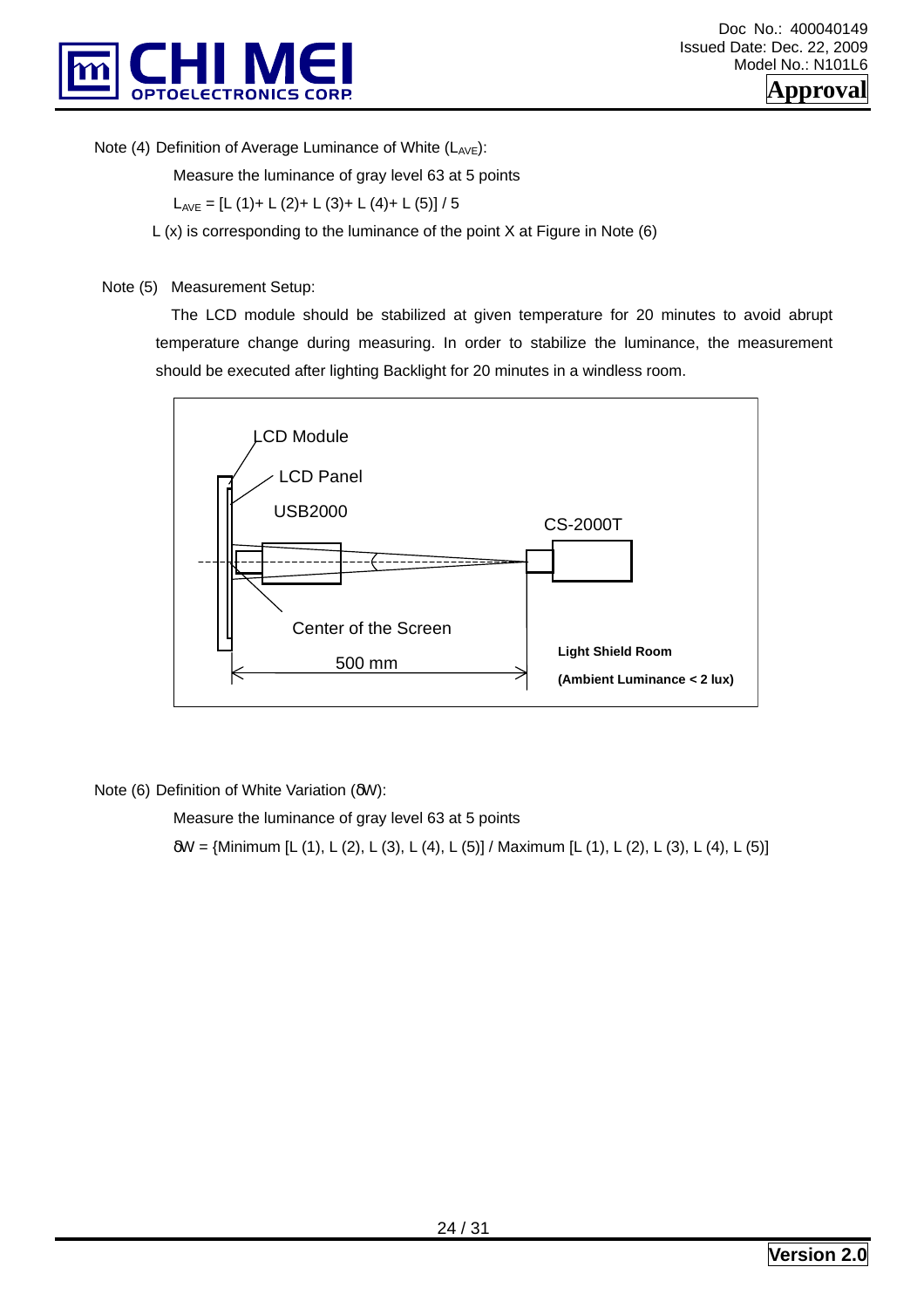



Note (7) The listed optical specifications refer to the initial value of manufacture, but the condition of the specifications after long-term operation will not be warranted.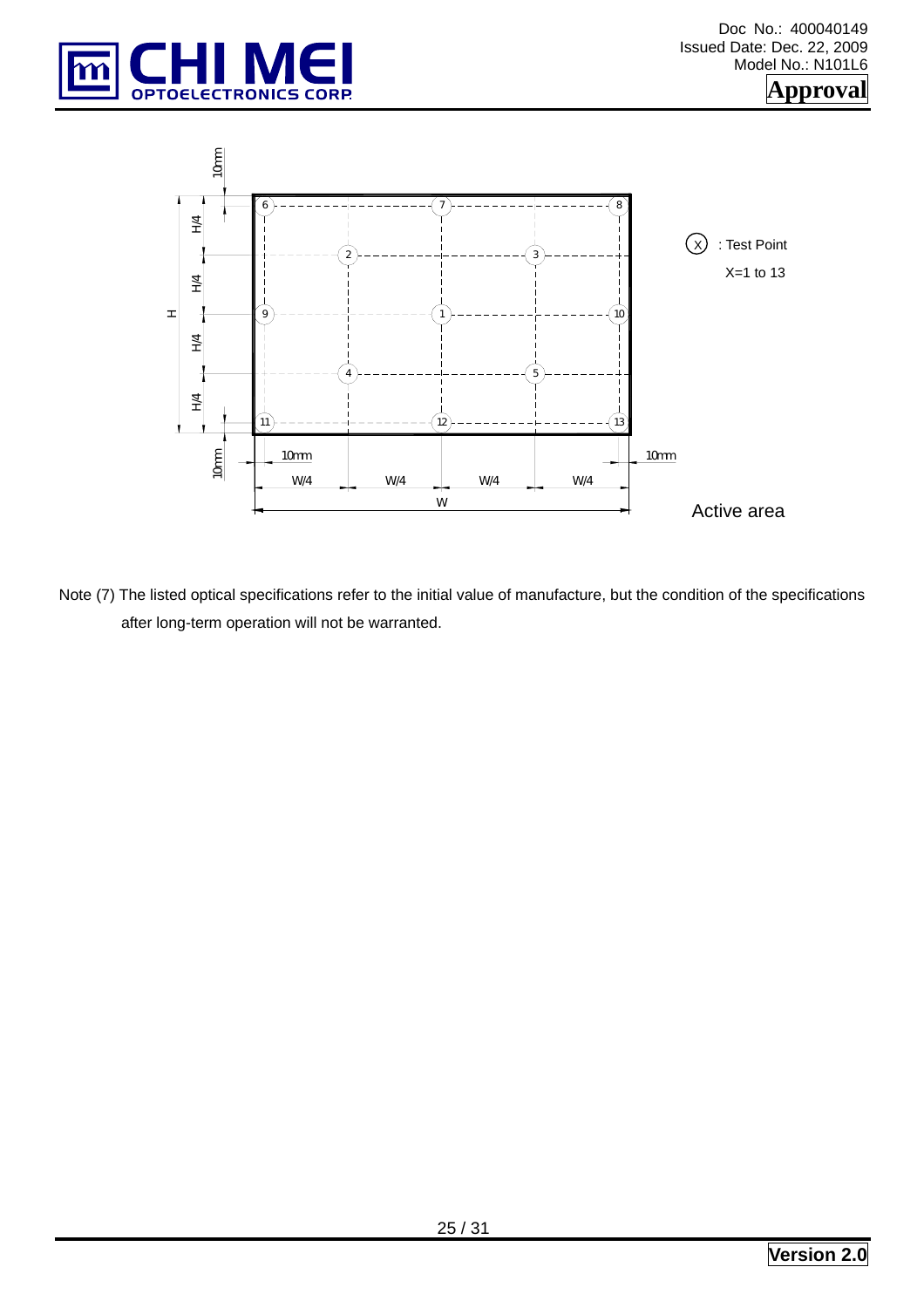

#### 9. PRECAUTIONS

#### 9.1 SYSTEM MATCHING PRECAUTIONS

- (1) Refer to the drawing.
- (2) To avoid wireless noise interference, please keep the antenna away from LCD control board.

#### 9.2 HANDLING PRECAUTIONS

- (1) The module should be assembled into the system firmly by using every mounting hole. Be careful not to twist or bend the module.
- (2) While assembling or installing modules, it can only be in the clean area. The dust and oil may cause electrical short or damage the polarizer.
- (3) Use fingerstalls or soft gloves in order to keep display clean during the incoming inspection and assembly process.
- (4) Do not press or scratch the surface harder than a HB pencil lead on the panel because the polarizer is very soft and easily scratched.
- (5) If the surface of the polarizer is dirty, please clean it by some absorbent cotton or soft cloth. Do not use Ketone type materials (ex. Acetone), Ethyl alcohol, Toluene, Ethyl acid or Methyl chloride. It might permanently damage the polarizer due to chemical reaction.
- (6) Wipe off water droplets or oil immediately. Staining and discoloration may occur if they left on panel for a long time.
- (7) If the liquid crystal material leaks from the panel, it should be kept away from the eyes or mouth. In case of contacting with hands, legs or clothes, it must be washed away thoroughly with soap.
- (8) Protect the module from static electricity, it may cause damage to the C-MOS Gate Array IC.
- (9) Do not disassemble the module.
- (10) Do not pull or fold the lamp wire.
- (11) Pins of I/F connector should not be touched directly with bare hands.

#### 9.3 STORAGE PRECAUTIONS

- (1) High temperature or humidity may reduce the performance of module. Please store LCD module within the specified storage conditions.
- (2) It is dangerous that moisture come into or contacted the LCD module, because the moisture may damage LCD module when it is operating.
- (3) It may reduce the display quality if the ambient temperature is lower than 10 ºC. For example, the response time will become slowly, and the starting voltage of lamp will be higher than the room temperature.

#### 9.4 OPERATION PRECAUTIONS

- (1) Do not pull the I/F connector in or out while the module is operating.
- (2) Always follow the correct power on/off sequence when LCD module is connecting and operating. This can prevent the CMOS LSI chips from damage during latch-up.
- (3) The startup voltage of Backlight is approximately 1000 Volts. It may cause electrical shock while assembling with converter. Do not disassemble the module or insert anything into the Backlight unit.

#### 9.5 OTHER PRECAUTIONS

(1) When fixed patterns are displayed for a long time, remnant image is likely to occur.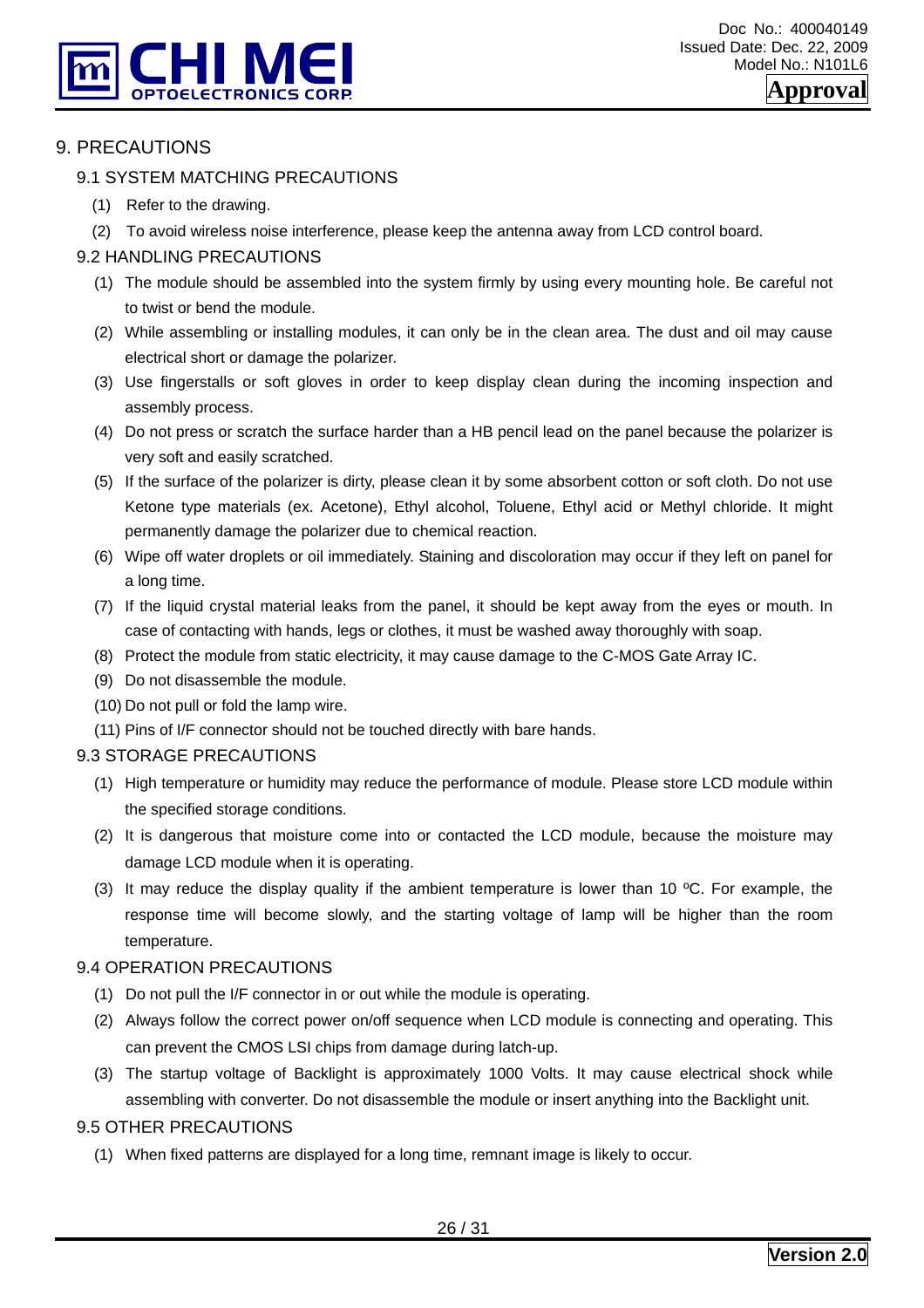

Doc No.: 400040149 Issued Date: Dec. 22, 2009 Model No.: N101L6



#### 10. PACKING



Box Dimensions : 435(L)\*350(W)\*275(H)<br>Weight: Approx. 7.6kg(30 module .per. 1 box)



**Figure. 10-1 Packing method**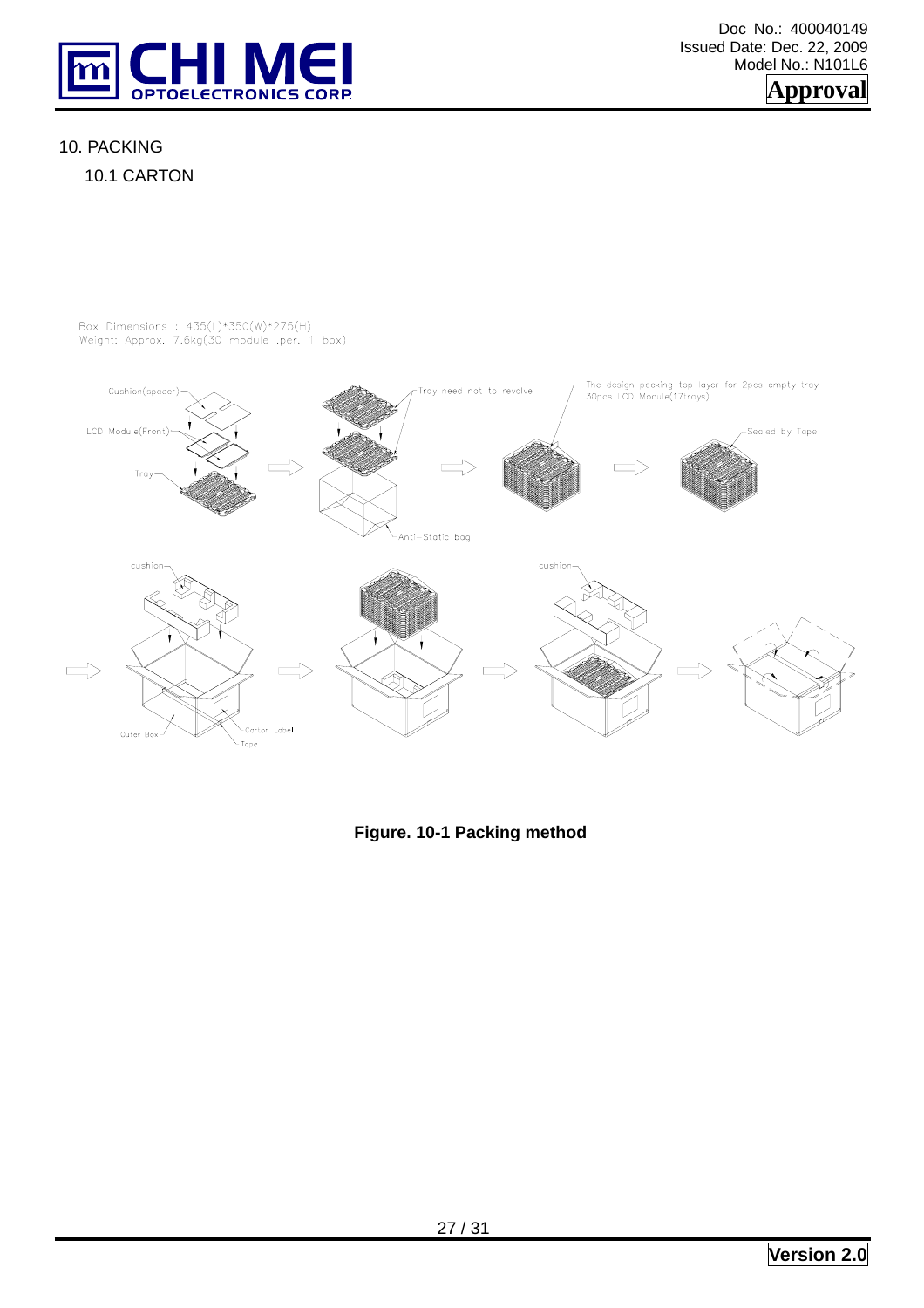

10.2 PALLET



**Figure. 10-2 Packing method**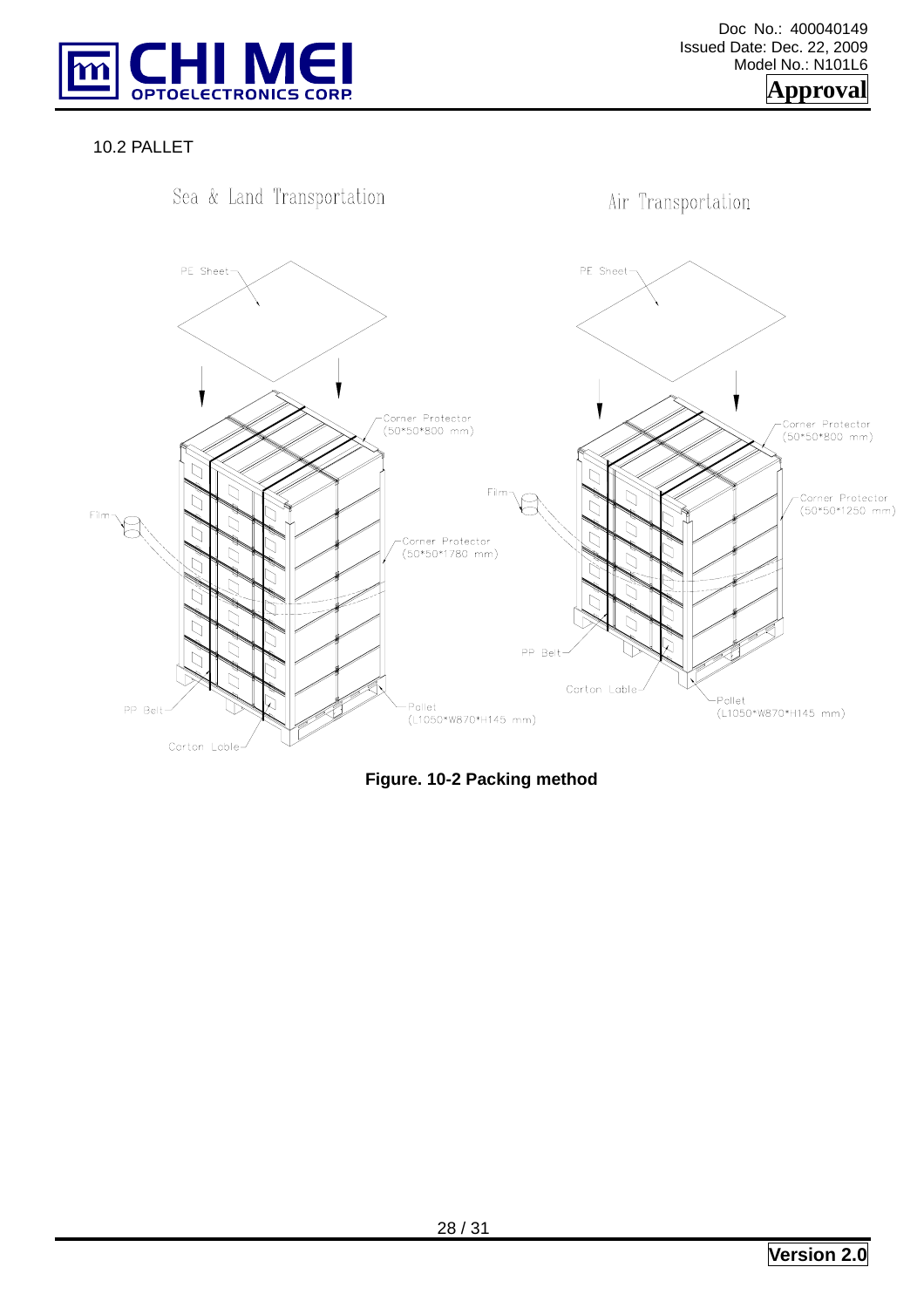

## 11. DEFINITION OF LABELS

## 11.1 CMO MODULE LABEL

The barcode nameplate is pasted on each module as illustration, and its definitions are as following explanation.



- (a) Model Name: N101L6 L0D
- (b) Revision: Rev. XX, for example: A1, …, C1, C2 …etc.
- (c) Serial ID:  $X$  $X$  $X$  $X$  $X$  $X$  $X$  $Y$  $M$  $D$  $X$  $N$  $N$  $N$  $N$



- (d) Production Location: MADE IN XXXX. XXXX stands for production location.
- (e) UL logo: "AAAA" especially stands for panel manufactured by CMO China satisfying UL requirement. "LEOO" and "COCKN" is the CMO's UL factory code for Ningbo factory..

Serial ID includes the information as below:

(a) Manufactured Date: Year: 1~9, for 2001~2009

Month: 1~9, A~C, for Jan. ~ Dec.

Day: 1~9, A~Y, for 1<sup>st</sup> to 31<sup>st</sup>, exclude I, O and U

- (b) Revision Code: cover all the change
- (c) Serial No.: Manufacturing sequence of product
- (d) Product Line: 1 -> Line1, 2 -> Line 2, …etc.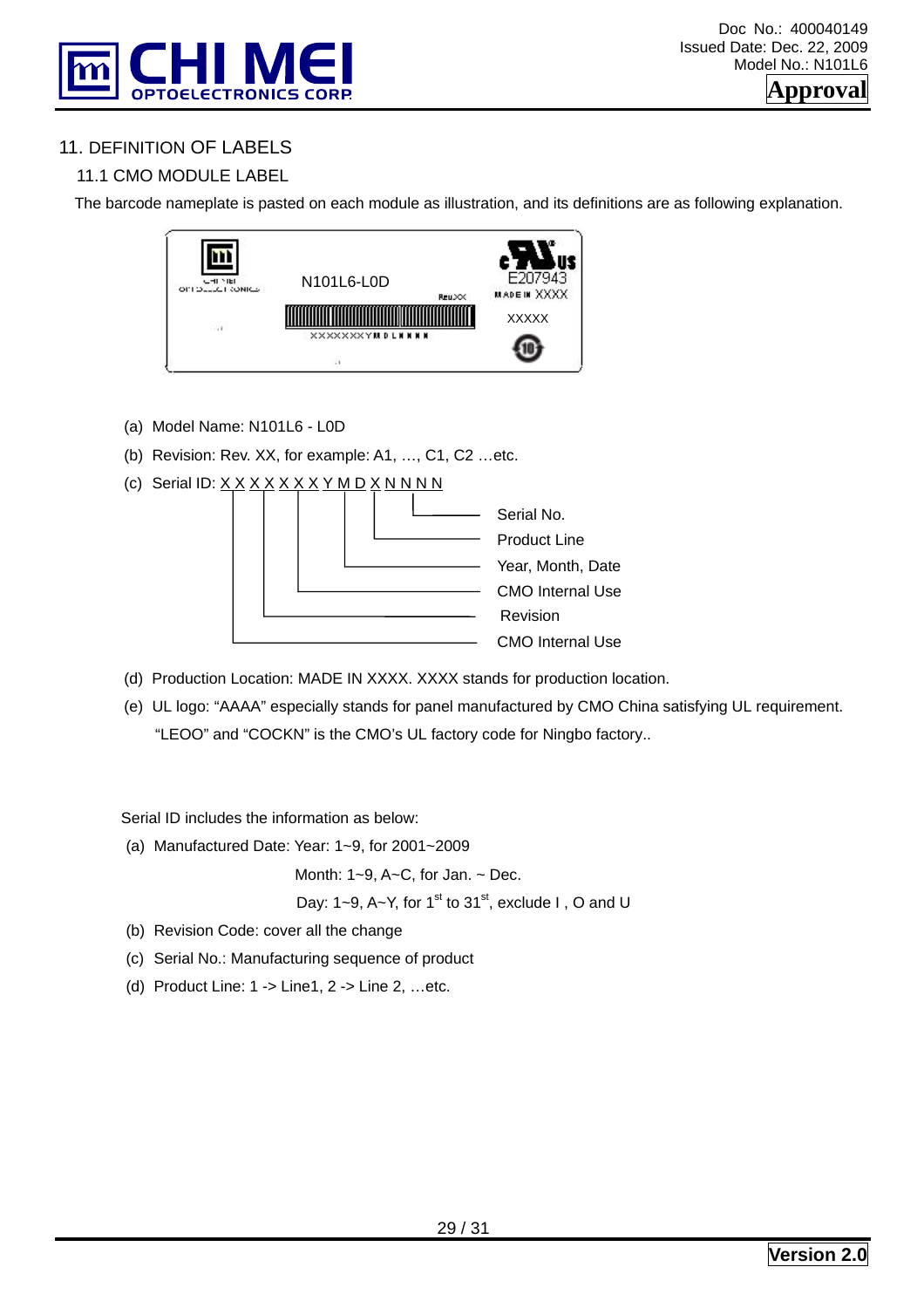

#### 11.2 CMO CARTON LABEL



(a) Production location: Made In XXXX. XXXX stands for production location.